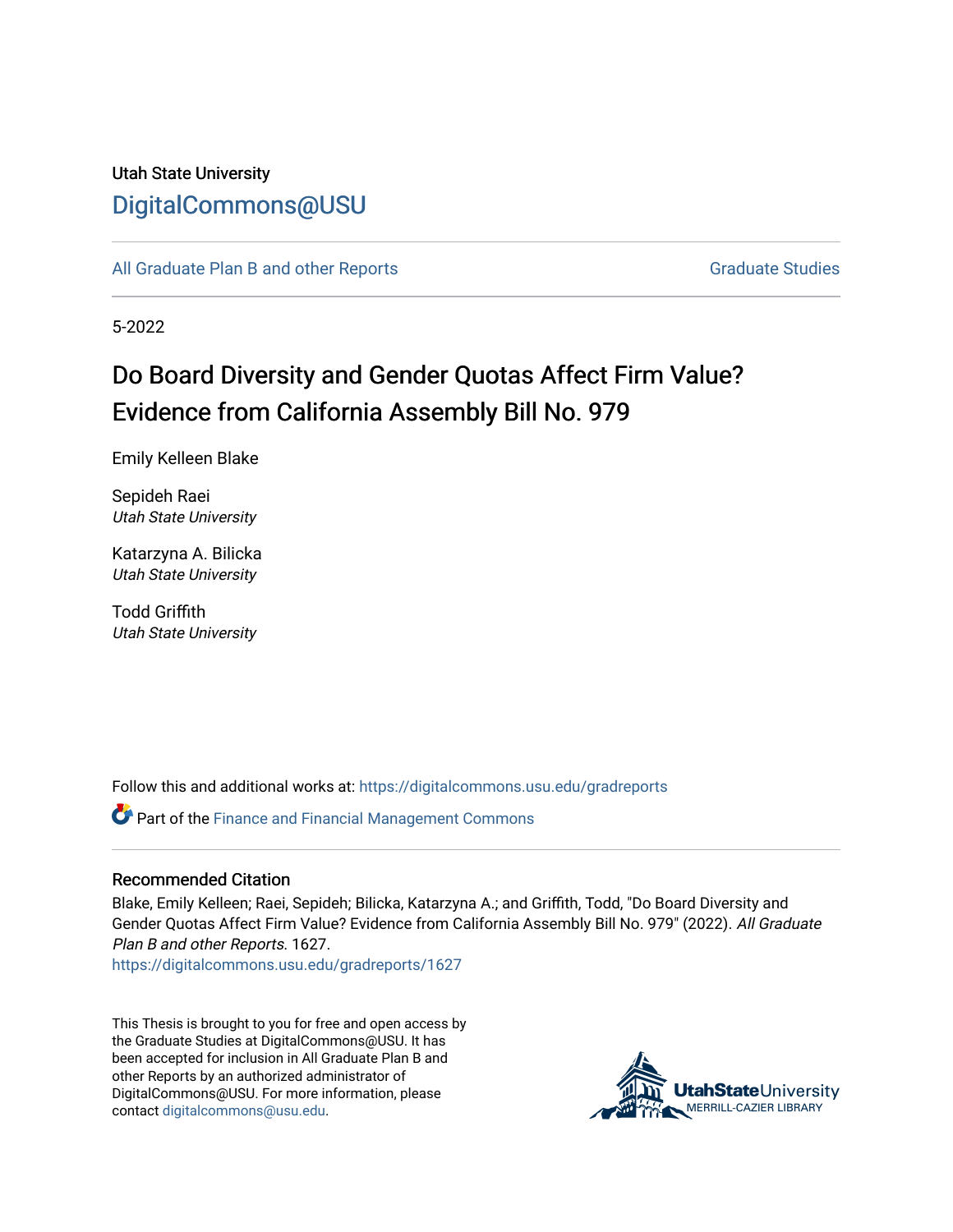# Do board diversity and gender quotas affect firm value? Evidence from California Assembly Bill No. 979

#### Emily Kelleen Blake, Sepideh Raei, Katarzyna A. Bilicka, Todd Griffith

### **Abstract**

We analyze the stock market reaction and returns for California-headquartered companies following the announcement of AB 979 (California Assembly Bill 979) that was signed into effect on September 30th, 2020. AB 979 requires public firms headquartered in California to meet board gender and diversity quotas by December 31st, 2021. Cumulative abnormal returns in a [- 1, +1] event window average a 0.98% abnormal return as benchmarked against all publicly traded firms and a 1.29% abnormal return when benchmarked against our control group (of firms headquartered outside of California). California headquartered firms with exclusively male boards had a larger cumulative abnormal return when compared to the firms with more diverse boards, but the difference was not statistically significant. Our results suggest that markets perceive publicly held corporations to benefit from board diversification regardless of their current board composition.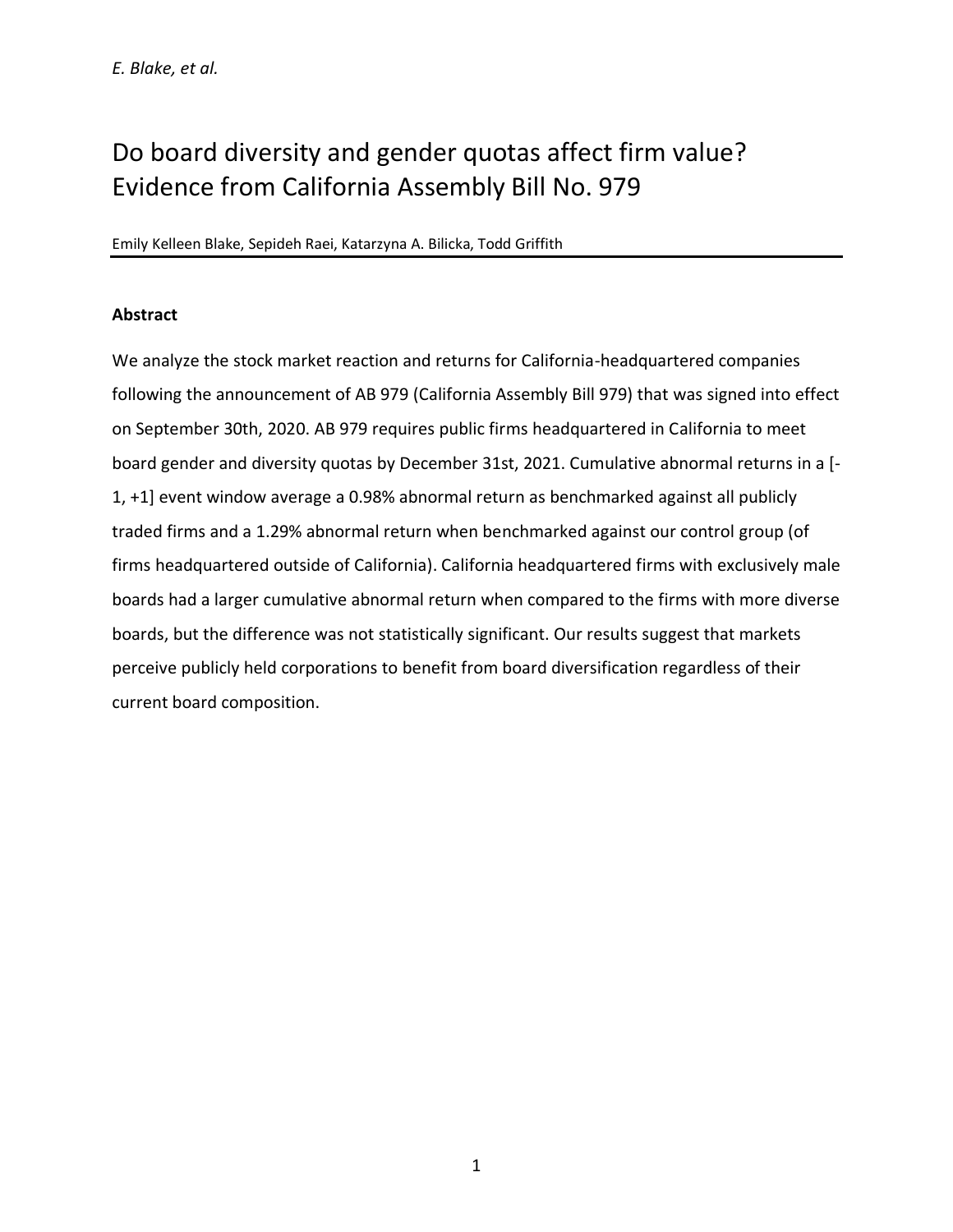#### **1. Introduction**

California's Senate Bill 826, implemented in 2018, and Assembly Bill 979, implemented in 2020, were motivated by the profound lack of females and underrepresented communities on publicly held corporate board of directors (SB 826, 2018, AB 979, 2020). Both bills aim to accelerate and incentivize corporate board diversity in California and across the U.S. This paper provides new insights into the market reaction regarding more stringent diversity quotas for publicly held firms headquartered in California.

The main motivations of this paper are to: 1) assess market perception of the economic value of board diversity, 2) assess potential differences in market perception of board diversity given a current all-male board, and lastly 3) to understand any difference in market perception relative to the prior implementation of SB 826.

While the U.S. doesn't have a federal national board diversity quota, or the necessary public data to track diversity, several states have implemented gender and/or diversity quotas to increase representation on publicly held boards. To date, five states have implemented quotas including California, Illinois, Maryland, New York, and Washington. Seven additional states are currently considering proposed diversity quotas (Delloite, 2022). The U.S. and markets at large are seeing growing pressure to increase diversity, particularly in leadership positions. In the past two years Goldman Sachs, Vanguard, State Street, and BlackRock have all released public statements about using their proxy votes to increase diversity (Delloite, 2022). The House of Representatives introduced *The Improving Corporate Governance Through Diversity Act of 2021* in February 2021 requiring "certain issuers of securities to disclose the racial, ethnic, and gender composition of their boards of directors and executive officers, as well as the status of any of those directors and officers as veterans" (H.R. 1277). In August 2021, the SEC approved Nasdaq's Board Diversity Rule requiring companies listed on the US exchange to "publicly disclose board-level diversity statistics using a standardized template; and have or explain why they do not have at least two diverse directors."(Delloite, 2022). While global and national pressure for board diversity have moved slowly, California has taken the lead in the U.S. by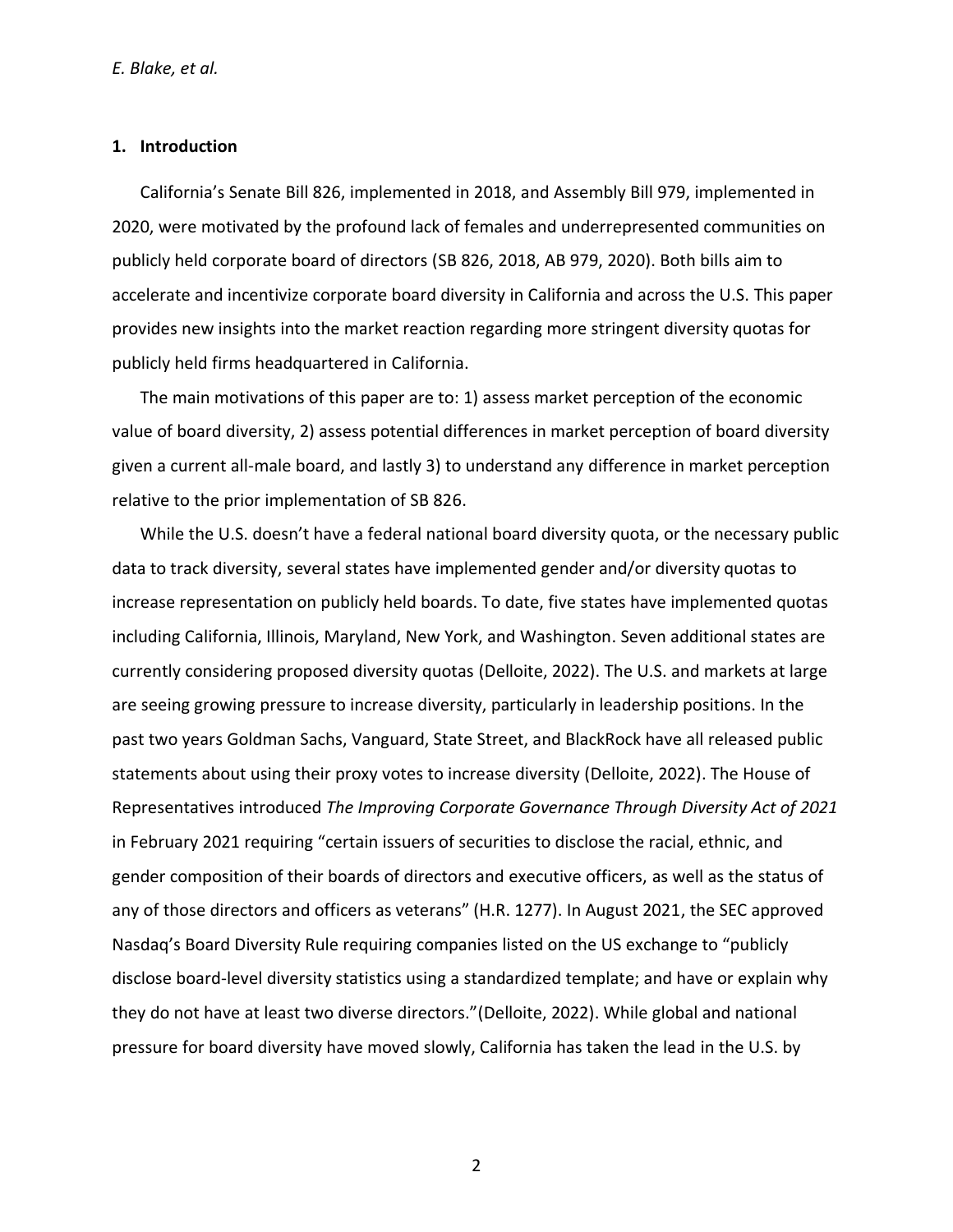implementing state level board quota regulations. The first effort to regulate board diversity is the introduction of SB 826 in 2018 and AB 979 in 2020.

AB 979 rides the coat tails of SB 826 with higher female board member quotas (relative to board size) and introduces new diversity quotas (non-relative to board size). The bill also includes a follow up clause requiring more diversity seats in relation to the overall board size to be met by 2022.

Using a control sample of 163 firms headquarter in California and 163 treatment firms headquartered outside of California matched using composite matching score (described in section 4.2) we find cumulative abnormal returns (CAR) that show a statistically and economically significant return for firms affected by AB 979. CARs are benchmarked against both our sample control group and Center for Research in Security Prices (CRSP) database firms. Using a [-1, +1] event window surrounding the signing of the bill we observe a 1.29% and 0.98% abnormal return for our control sample when compared to the sample control group and CRSP group, respectively. This suggests markets perceive diversification of corporate boards as value adding. We do not see statistically significantly different CARs for firms with all-male boards when benchmarked against non-all-male boards affected by AB 979, though the magnitude of the effect is positive and large.

This study differs from past research, specifically a paper authored by D. Greene et al in 2020, in several ways. First, our paper broadens the event window to [-1,+1] as opposed to [0] to capture information leakage and event aftershock. Our paper then focuses on cumulative abnormal returns over the market as a whole rather than GAP<sup>1</sup> scores as in Greene et al 2020. Our paper utilized composite matching scores (CMS) to match treatment and control firms. CMS take SIC code, MCAP, price, ROE, CR, and D/E into account whereas previous research matches firms based on board composition, GAP score, and reported sales. Lastly, our paper focuses on AB 979 which imposes diversity regulation on firms as opposed to gender regulations which may provoke a different market reaction. We see a negative market reaction in both Greene et al, 2000 and Hwang et al., 2019 with hypothesis that this reaction is due to a

<sup>&</sup>lt;sup>1</sup> Greene et al, "...define Gap as the difference between the number of female directors needed to comply with SB 826 by the end of 2021 and the number on the board prior to the signing of SB 826. For the 24 firms with more female directors than required by the mandate, we set Gap to zero".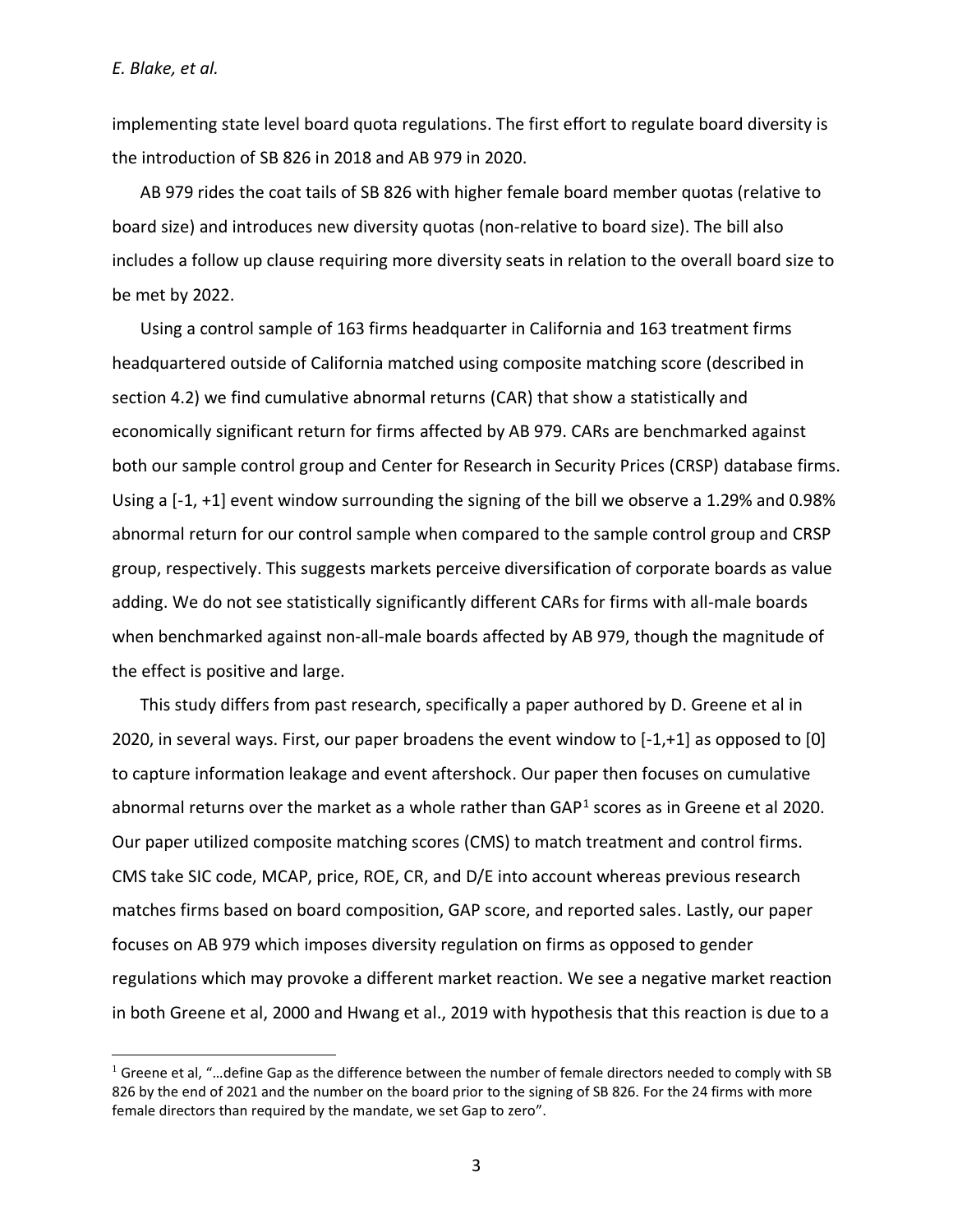significant lack of qualified female directors. We believe the qualified director constraint hypothesis does not affect our study as California's Secretary of State reports only 24% of affected firms in compliance with SB 826 in the first year while 42% of firms were in compliance with AB 979 in the first year. These findings suggest there is more scope for diverse board members than strictly female board members. We believe this, and a broader event window, maybe a major contributors to the positive market reaction we find. This paper gives new insights into market perception of board diversity mandates and its impact of firms' value.

Although we find economically and statistically significant CARs in our event window surrounding the signing of AB 979, the objective of the bill is not necessarily to increase firm value but rather to increase diversity, representation, and economic opportunity for underrepresented communities. As such, this paper measures the market response to the bill and the perceptions of investors on how diversity will affect their firm, not the effectiveness of the bill itself.

#### **2. Literature review:**

Corporate boards of directors have long been identified as the apex of corporate governance systems (Fama & Jensen, 2022). It is well known that corporate boards have a significant influence on the success or failure of corporations. Board structure, corporate board policy, and it's impacts on firm performance have garnered the attention of researchers and corporate leadership alike over the past serval decades. Recent studies show a strong correlation between director stock ownership and positive corporate performance (Bhagat & Bolton, 2019) as well as age diversity on boards and a positive firm performance (Fernández-Temprano & Tejerina-Gaite, 2020). More importantly regarding the work of this paper, there is a sizeable literature on board diversity and its impact on long-term firm financial performance which find significant positive correlation (Carter et al., 2003; Erhardt et al., 2003). Benefits of diverse boards are cited to include lower volatility and better performance. Diverse boards are also associated with more R&D spending and more efficient innovation processes (Bernile et al.,2018), which suggests the market should perceive diversity as a value-adding factor. Carter et al., 2003 also show, "Firms with two or more women directors are larger (\$26.5 billion in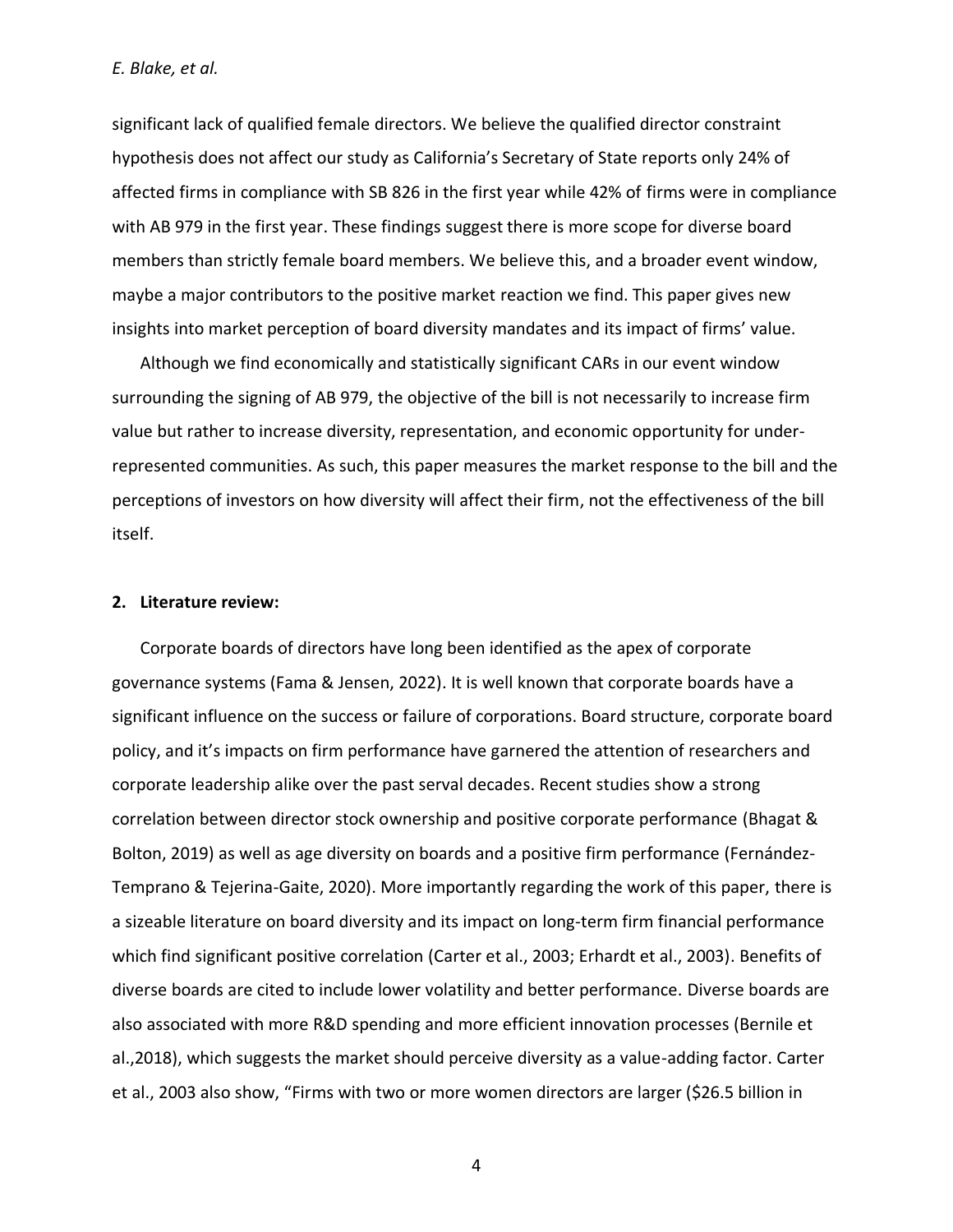total assets versus \$5.0 billion), have larger boards (12.7 directors versus 8.9 directors), have more annual meetings (8.2 versus 7.2), and have a greater proportion of minority directors (8.6% versus 2.9%). Firms with two or more women directors also perform better, as measured by Tobin's Q (1.58 versus 1.03) or return on assets (5.2% versus 2.5%)." We see general firm value increases for board with women in the European Union as well. Isidro and Sobral's 2015 paper shows that while higher female representation on boards might not directly affect a firms value, it is positively correlated with firm perfomance regarding return on assets and return on sales. Campbell and Minguez-Vera, 2008 find simlar results in Spain in their 2008 study using panel data analysis showing that gender diversity on firms listed on the Blau and Shannon indices have a positive effect on firm value.

Though general board structure and board diversity are well known to add value to firms, there are varying findings regarding market reactions to past diversity quotas imposed in the U.S. The closest study to this paper, (Greene et al., 2020) shows a negative reaction to the original diversity quota bill in California, SB 826. The study uses a 1-day event window at day [0] on September 30<sup>th</sup>, 2018, to assess the market reaction to the signing of the bill. Their findings show announcement returns averaging -1.2% in the given event window. The paper cites costly compliance given directors salary if the board size increases, shortage of female director labor supply, and a general market distaste for government-imposed regulations. However, the general practice in finance event study research is to use a window surrounding the event to capture information leakage and event aftershock. If we utilize a [0] event window, we also find a negative market reaction, similar to D. Greene et al. Our approach allows us to capture the full market reaction rather than only the date of the event itself. Our results also may differ due to more access to general diversity for firms to recruit, differing matching and abnormal returns methodology, and potentially a changing market sentiment to diversity quotas.

#### **3. SB-826 and AB-979 background**

In effort to accelerate and incentivize corporate board diversity, California Governors Brown and Newsom, have signed and implemented progressively more stringent regulations regarding board composition for publicly held corporations headquartered (foreign or domestic) in the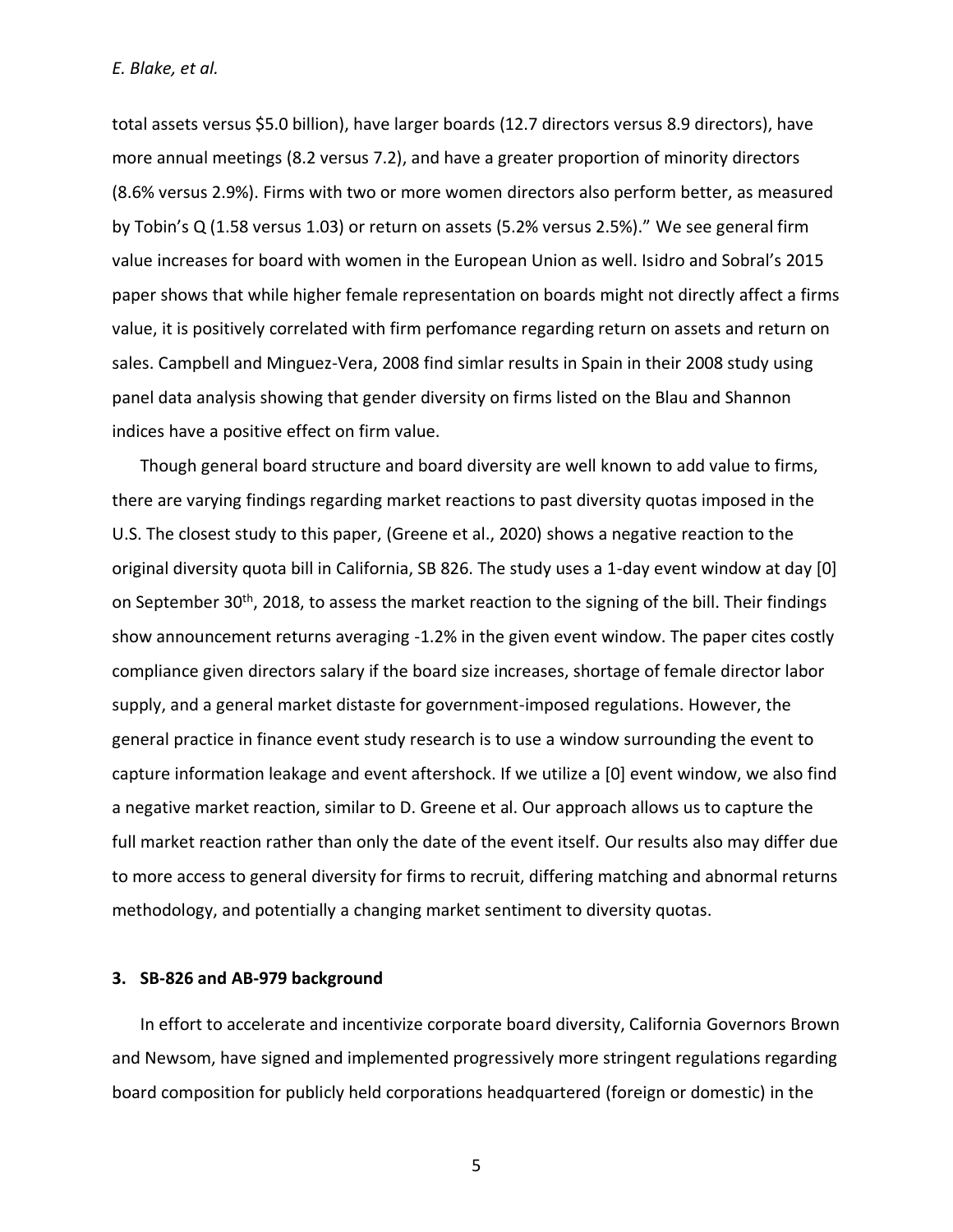state. On September 30th, 2018, then California governor Jerry Brown signed Senate Bill 826 ("SB 826"), requiring all publicly traded firms headquartered in California to have at least one female board member serving on the firms' board of directors by the end of 2019. SB-826 set the stage for Assembly Bill 979 ("AB 979") signed into effect September 30<sup>th</sup>, 2020 requiring publicly held firms headquartered in California to further increase board diversity. AB 979 requires firms with 5 directors to have a minimum of 2 female directors, firms with 6 or more directors to have a minimum of 3 female directors, and all firms to have a minimum of one director from an underrepresented community by the end of the 2021 calendar year. AB-979 further requires more stringent board diversity quotas by the end of calendar year 2022 with firms with, "…more than 4 but fewer than 9 directors to have a minimum of 2 directors from underrepresented communities, and such a corporation with 9 or more directors to have a minimum of 3 directors from underrepresented communities" by the end of 2022 (AB 979, 2020). SB-826 claims the implementation will, "… boost the California economy, improve opportunities for women in the workplace, and protect California taxpayers, shareholders, and retirees, including retired California state employees and teachers whose pensions are managed by CalPERS and CalSTRS." (SB 826, 2018). The bill cites various private sector and public sector studies as evidence to their claims. AB 979 cites severe underrepresentation of, "black, African American, Hispanic, Latino, Asian, Pacific Islander, Native American, Native Hawaiian, or Alaska Native, or who self-identifies as gay, lesbian, bisexual, or transgender" board members in publicly held firms headquartered in California, though the bill doesn't claim as robust of an economic benefit as compared to SB-826 (SB 826, 2018).

Both SB-826 and AB-979 have monetary penalties for non-compliant firms. Companies that fail to comply will be fined \$100,000 for the first violation and \$300,000 for subsequent violations. These fines are not necessarily proportional to firm size, rather they remain the same regardless of market capitalization, net income, and/or current ratio. To achieve compliance, corporations have the option to either add a board seat or filling a vacant seat. Additionally, a director can satisfy both the underrepresented community quota and female quota if the individual meets both criteria. Each firm can have multiple violations in a calendar year as violations are counted for each board position gone unfilled by a female or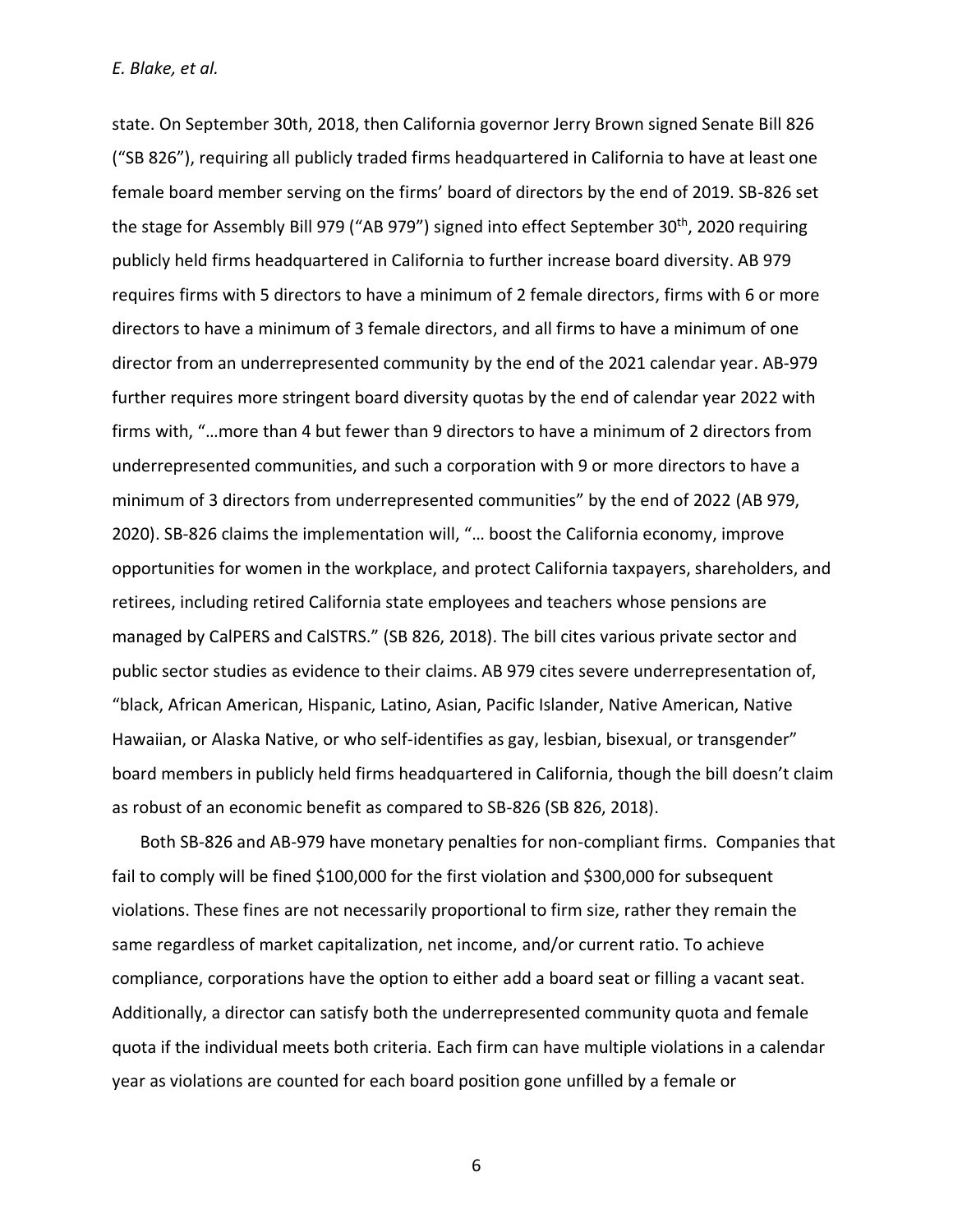underrepresented population. For a board with 6 or more directors, failure to have at least 3 female director and one board member from an underrepresented community would result in a \$1,000,000 annual fine (total of 4 violations). Firms are required to self-report annually through completing and submitting California's Publicly Traded Corporate Disclosure Statement to the Secretary of State within 150 days of the corporations' end of fiscal year.

California's Secretary of State is responsible for reporting and publishing annual findings including the number of corporations in compliance with the law. The California Secretary of State *Women on Board March 2020* and *Women on Board March 2021* reports found increasing female representation in the two years after the implementation of SB 826 with a 63% increase in compliance from 2019 to 2020 and a 10% increase in compliance from 2020 to 2021. General compliance rates increase from 2019 to 2020 from 24% of firms in compliance in 2019 to 39% of firms in compliance in 2020. Compliance rates decrease to 26% regarding female board representation due to increased quotas in 2021. In the first year of implementation and tracking of AB 979, 716 total firms are reported to be impacted with 42% (301 firms) in compliance within the first year.

#### **4. Sample description and summary statistics**

#### *4.1. Sample and key variables*

AB 979 only has direct implications for public corporations listed on major exchanges whose principal executive offices are located in California. To identify firms impacted as well as a control group (unaffected by AB 979), we used Compustat 2020 annual data. Our original dataset has 1,124 firms headquartered in CA and 6,389 firms headquartered outside of CA. We removed firms with missing headquarter information as well as firms with assets, liabilities, current asset, current liabilities less than zero. This reduces our data set to 482 treatment firms and 2,748 control firms. We further restrict the dataset to firms with net income present (negative or positive NI), a share price greater than \$5.00, shares outstanding greater than 0, and finally firms with listed industry codes. Lastly, we removed any firms with assets equal to liabilities as we are valuing equity performance. This brings our sample size down to 394 treatment firms and 1,849 control firms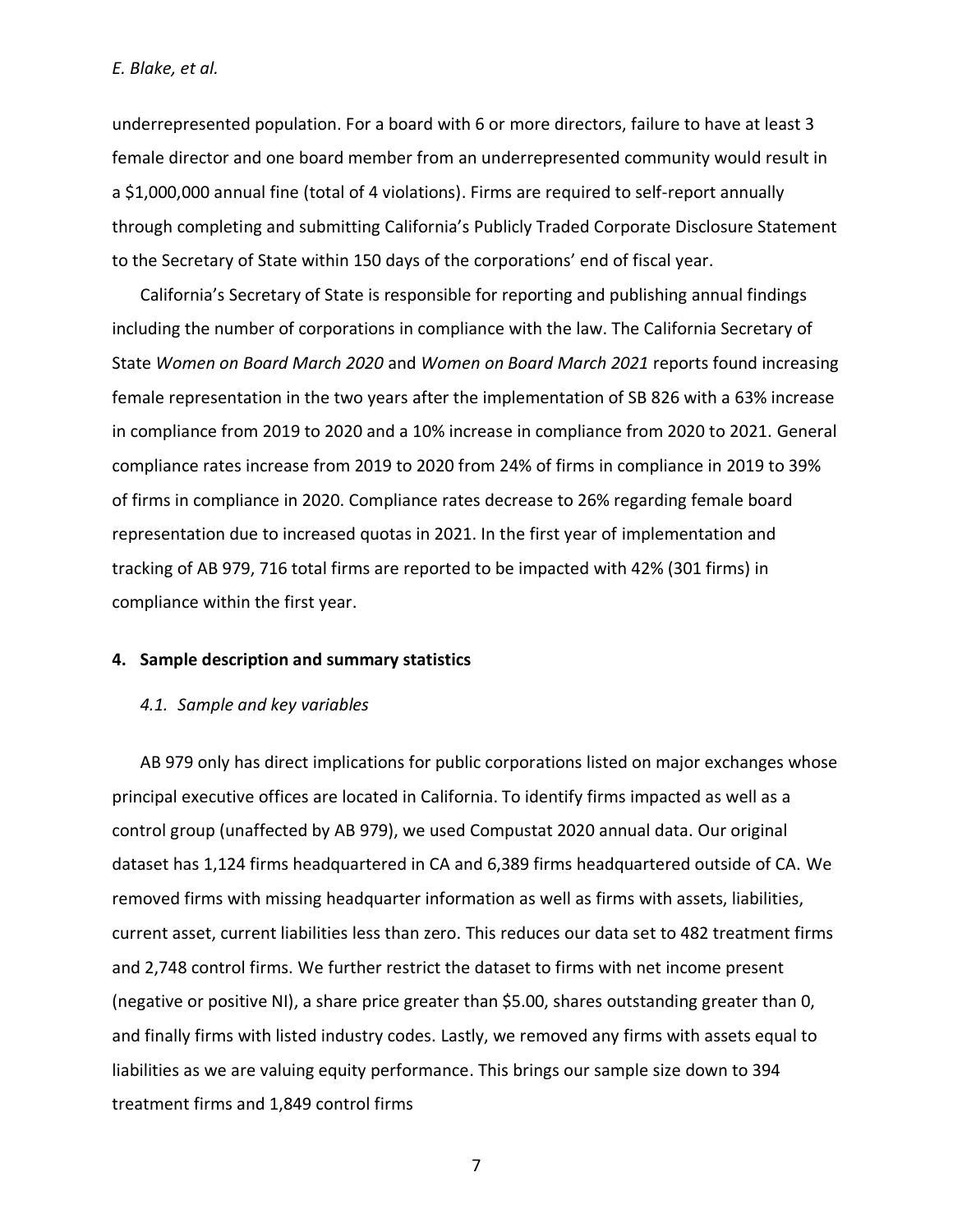To better understand potential valuation differences between firms with females currently on their board and those with all male boards, we use ExecuComp data from the Compustat database to gain more information on general board composition, including gender. We find data for the 163 treatment firms and 944 control firms in ExecuComp. Obtaining board composition data allows us to assess potential differences in market reactions by companies with boards that already have gender diversity vs boards without gender diversity<sup>2</sup>. After preparing our dataset, we match our treatment firms to control firms which will later provide a benchmark group in our CARs analysis. We use Composite Score Matching (described in section 4.2) to match CA headquartered firms to non-CA headquartered firms.

We utilize standard financial metrics provided by Compustat as variables in our crosssectional regression analysis. In particular, we set market capitalization (MCAP) equal to price times current shares outstanding, debt to equity (D/E) equal to total liabilities over assets minus liabilities, return on equity (ROE) equal to net income divided by book to equity, and current ratio (CR) equal to current assets over current liabilities.

#### *4.2 Composite Score Matching*

After narrowing our sample size to 163 treatment firms, we then matched these firms to control firms using composite score matching (CMS). To match firms headquartered in California with the control group, we used the first two digits of the SIC code for the firm industry classification. We then use averaged market capitalization, price, return on equity, current ratio, and debt to equity to further match firms. In particular, we estimate the following equation:

$$
CMS = \sum_{k=1}^{5} \left[ \frac{Y_k^{Treat} - Y_k^{Control}}{(Y_k^{Treat} + Y_k^{Control})/2} \right]^2
$$

Where  $Y_k$  represents one of the California firms (treatment) averaged: MCAP, price, ROE, CR, D/E. For each treatment firm we select a control firm that has the smallest CMS score. The

<sup>&</sup>lt;sup>2</sup> Unfortunately, there is very little current data about board composition in terms of diversity required through AB 979, i.e., black, African American, Hispanic, Latino, Asian, Pacific Islander, Native American, Native Hawaiian, or Alaska Native, or who self-identifies as gay, lesbian, bisexual, or transgender. Given this lack of data, we use gender as a proxy variable.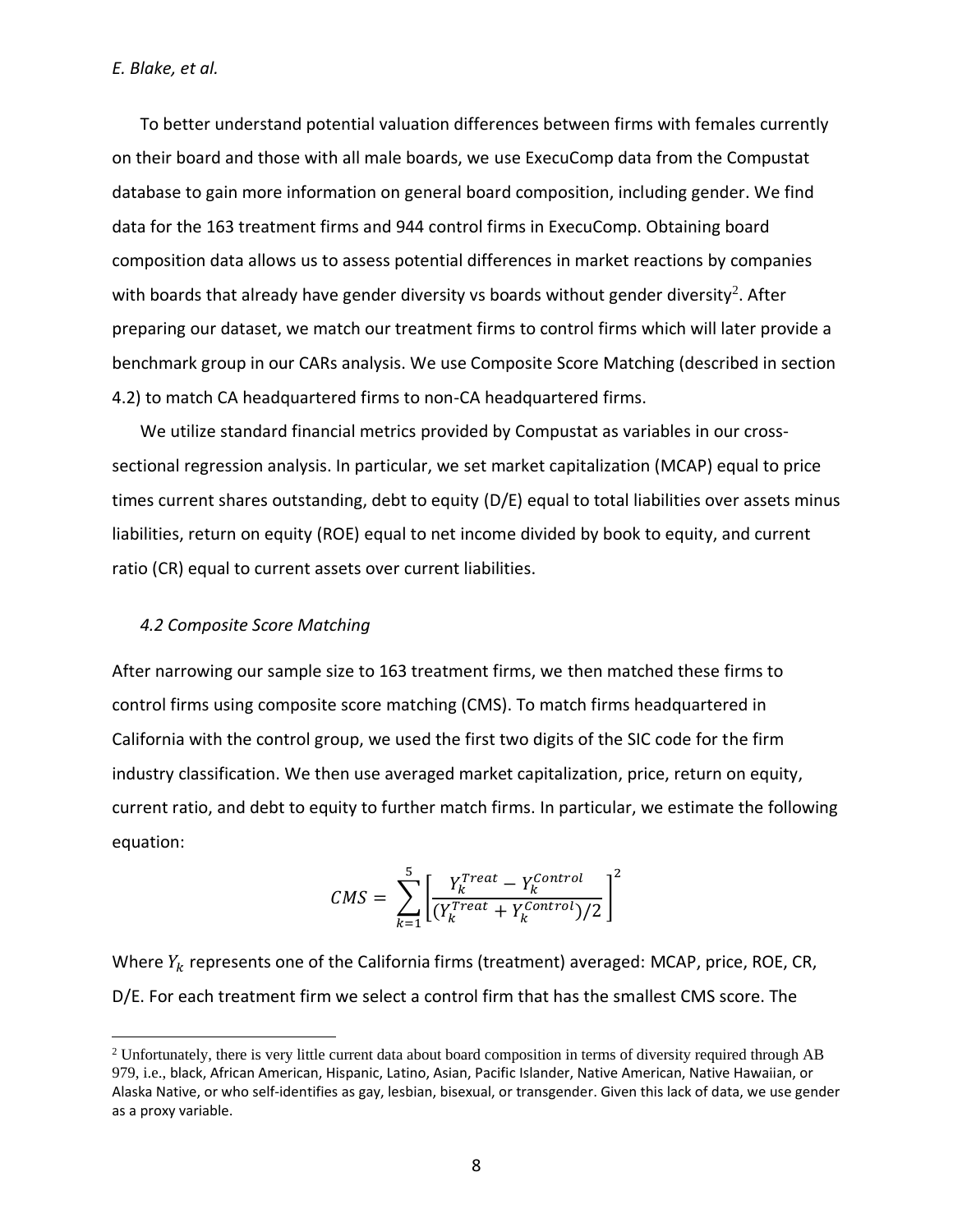matching without replacement process is iterated until each treatment firm is matched with a similar control firm. Efficacy of the CMS process is discussed in section 4.4.

#### *4.3 Market abnormal returns and cumulative abnormal returns*

In our final sample, we convert price and market capitalization to log variables to normalize the distribution. Our final sample size is composed of 326 firms, 163 control and 163 treatment firms. Finally, we set the event date to September 30, 2020, the day the bill was formally signed, passed, and implemented. We analyze market abnormal returns (MAR) and cumulative abnormal returns using Eventus in a [-1,+1] event window. We selected a [-1,+1] event window as it captures the potential information leakage on the day before the event, the reaction on the day of the signing of the bill, and any market aftershock. We then estimate adjusted market abnormal returns for both treatment and control firms' stocks as follows:

$$
MAR_{i,t} = R_{i,t} - R_{m,t}
$$

where  $R_{i,t}$  is the return on equity *i* on day *t* and  $R_{m,t}$  is the market return value-weighted across CRSP securities on day *t*. We then calculate the market model returns using the following equation:

$$
E[R_{i,t}] = \beta_0 + \beta_1 R_{m,t}
$$

where the parameter estimates,  $\beta_0$  and  $\beta_1$ , are estimated in the period ending 46 days before the event date with a maximum of 255 days and a minimum of 3 days. These event window parameters follow standard finance event study windows. We are then able to estimate the market model abnormal returns for each company's equity during the event window using the following equation:

$$
(MM) AR_{i,t} = R_{i,t} - E[R_{i,t}]
$$

The abnormal returns found are then cumulated over a [-1,+1] event windows. The cumulative abnormal returns for each model are estimated as the sum of the abnormal (or raw) returns for a given stock over an event window as follows: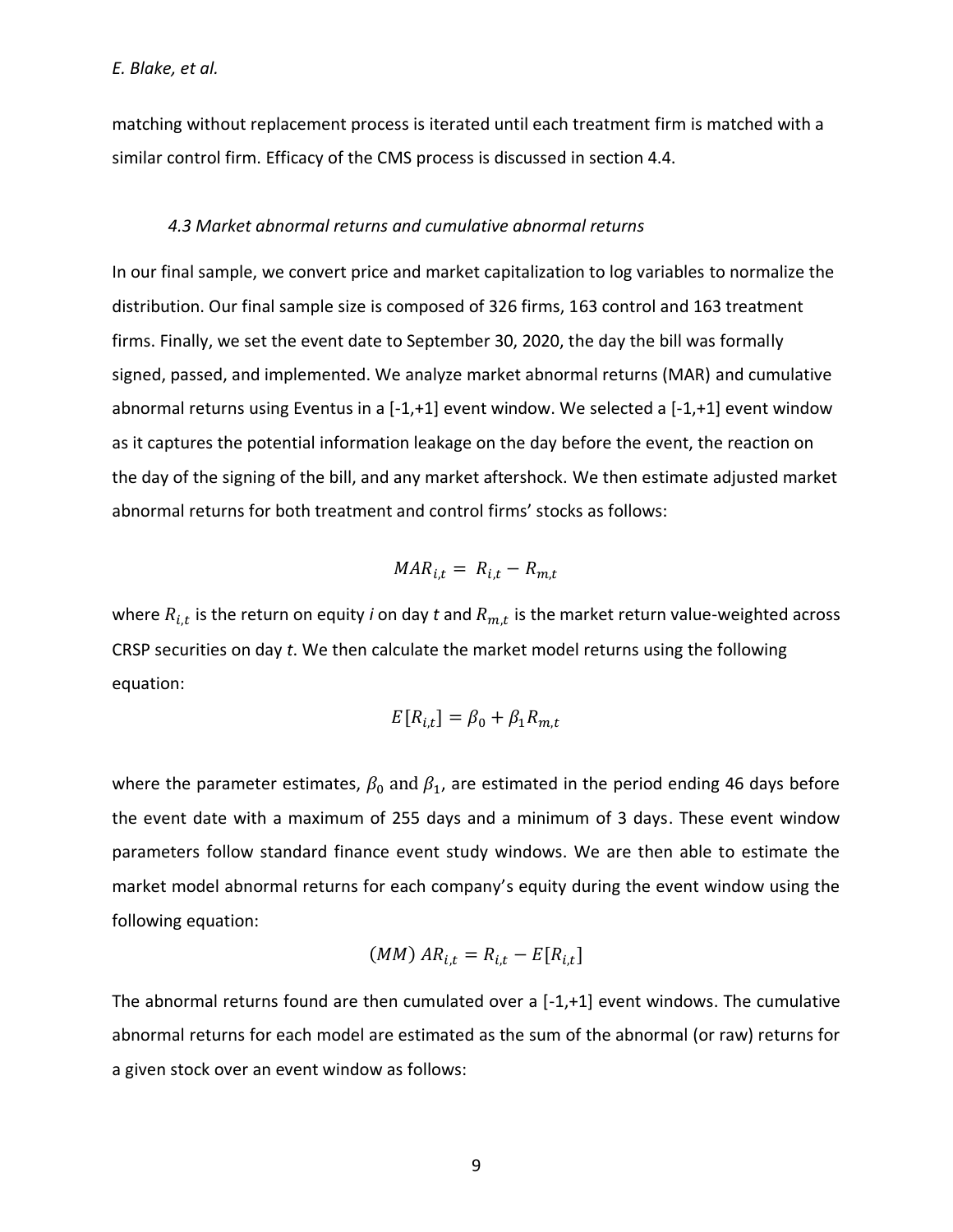$$
CAR_{t,T}^i = \sum_{t=1}^T AR_t
$$

Our results show the CARs for treatment and control groups as well as treatment firms with all male boards and treatment firms without all male boards.

Figure 1 below depicts the value-weighted<sup>3</sup> market adjusted CARs for both treatment and control firms. The figure shows control and treatment firms cumulative abnormal returns over a [-5, +5] event window surrounding the date of AB 979's signing, September 30<sup>th</sup>, 2020, and benchmarks them against firms in the CRSP database. The blue dashed line shows the CARs for non-California headquartered firms while the solid black line shows CARs for California headquartered firms. The red vertical bar highlights the [-1,+1] event window our study focuses on. In the [-1,+1] event window, we observe treatment firms CARs increasing, and control firms CARs decreasing around the event date.

We selected a [-1,+1] event window to capture pre-event information leakage and any post event date market reaction. Our [-5, +5] event window figure below shows similar trends in control and treatment firms up until the day before and after the signing of AB 979. Our results differ from those shown in D. Greene et al. 2020's findings from SB 826 and we believe the event window chosen is the reason for this difference. D. Greene et al utilize a [0] event day window which only captures the day of the bill signing. We don't believe this captures the full reaction and may not accurately reflect the market's reaction to the signing of the SB 826.

<sup>&</sup>lt;sup>3</sup> Value-weighted is weighted based on firm market capitalization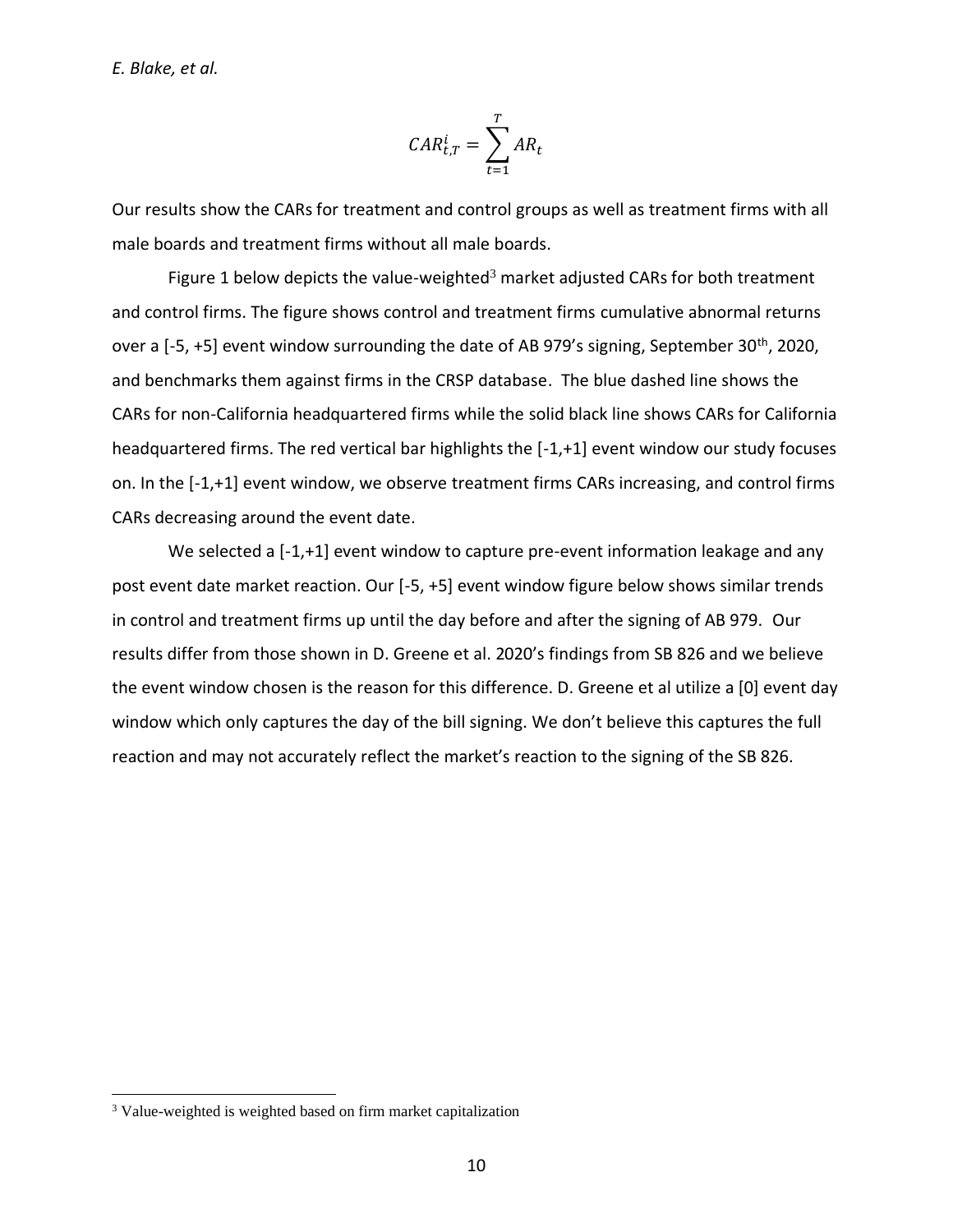## **Figure 1**. Market Adjusted CARs around AB 979 Value-weighted market adjusted cumulative abnormal returns for treatment and control firms in the 11 day event window [-5,+5] around AB 979.

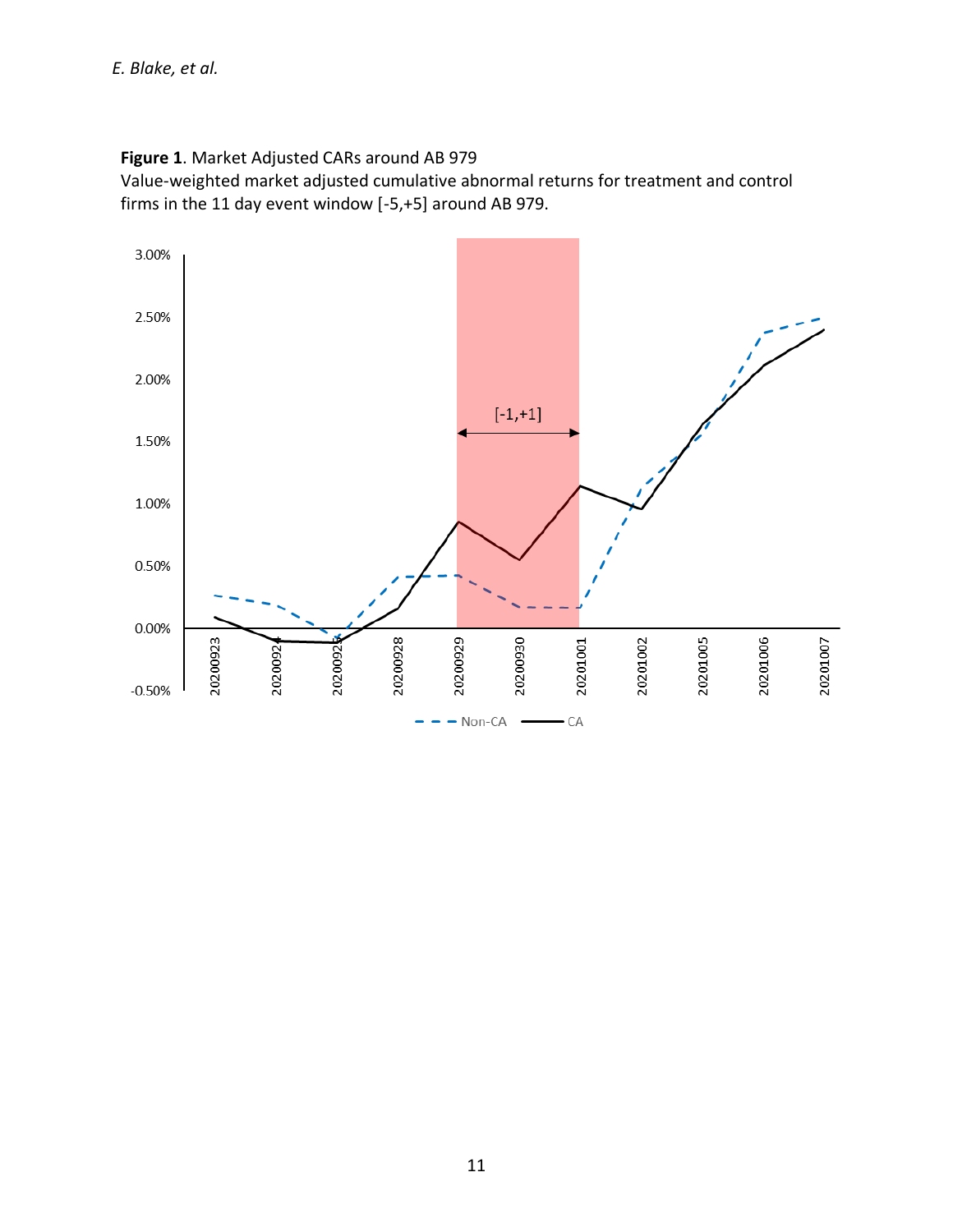## *4.4 Summary Statistics*

| Table 1.                                           |          |          |         |         |          |  |  |
|----------------------------------------------------|----------|----------|---------|---------|----------|--|--|
| <b>Summary statistics</b>                          |          |          |         |         |          |  |  |
| Panel A. Treatment Firms                           |          |          |         |         |          |  |  |
|                                                    | Mean     | S.D.     | p25     | Median  | p75      |  |  |
| Price                                              | \$137.42 | \$216.89 | \$29.76 | \$69.38 | \$148.53 |  |  |
| <b>MCAP</b>                                        | 5.84     | 20.18    | 0.18    | 0.51    | 2.78     |  |  |
| <b>ROE</b>                                         | 0.08     | 1.08     | 0.00    | 0.11    | 0.25     |  |  |
| CR                                                 | 3.36     | 4.97     | 1.36    | 2.14    | 4.02     |  |  |
| D/E                                                | 1.74     | 6.28     | 0.51    | 1.00    | 1.93     |  |  |
| # of Board Members                                 | 5.16     | 1.17     | 5.00    | 5.00    | 6.00     |  |  |
| % Male on Board                                    | 86.10%   | 17.58%   | 80.00%  | 90.00%  | 100.00%  |  |  |
|                                                    |          |          |         |         |          |  |  |
| Panel B. Control Firms                             |          |          |         |         |          |  |  |
|                                                    | Mean     | S.D.     | p25     | Median  | p75      |  |  |
| Price                                              | \$105.07 | \$108.02 | \$36.33 | \$67.55 | \$132.55 |  |  |
| <b>MCAP</b>                                        | 3.06     | 12.68    | 0.20    | 0.51    | 1.99     |  |  |
| <b>ROE</b>                                         | 0.13     | 0.24     | 0.01    | 0.11    | 0.19     |  |  |
| <b>CR</b>                                          | 2.43     | 1.59     | 1.43    | 1.89    | 2.87     |  |  |
| D/E                                                | 1.74     | 2.02     | 0.61    | 1.22    | 2.31     |  |  |
| # of Board Members                                 | 5.31     | 0.96     | 5.00    | 5.00    | 6.00     |  |  |
| % Male on Board                                    | 85.04%   | 15.42%   | 80.00%  | 83.33%  | 100.00%  |  |  |
|                                                    |          |          |         |         |          |  |  |
| Panel C. Difference in Means (Treatment - Control) |          |          |         |         |          |  |  |
|                                                    | Diff     | t-stat   |         |         |          |  |  |
| Price                                              | \$32.35  | 1.70     |         |         |          |  |  |
| <b>MCAP</b>                                        | 2.78     | 1.49     |         |         |          |  |  |
| <b>ROE</b>                                         | $-0.05$  | $-0.60$  |         |         |          |  |  |
| <b>CR</b>                                          | 0.93     | 2.26     |         |         |          |  |  |
| D/E                                                | 0.00     | 0.00     |         |         |          |  |  |
| # of Board Members                                 | $-0.15$  | $-1.24$  |         |         |          |  |  |
| % Male on Board                                    | 1.06%    | 0.58     |         |         |          |  |  |

Table 1 provides summary statistics for all 326 firms in our sample. Panel A gives summary statistics for firms headquartered in CA and affected by AB 979 while Panel B gives summary statistics for control firms headquarter outside of CA and that are unaffected by AB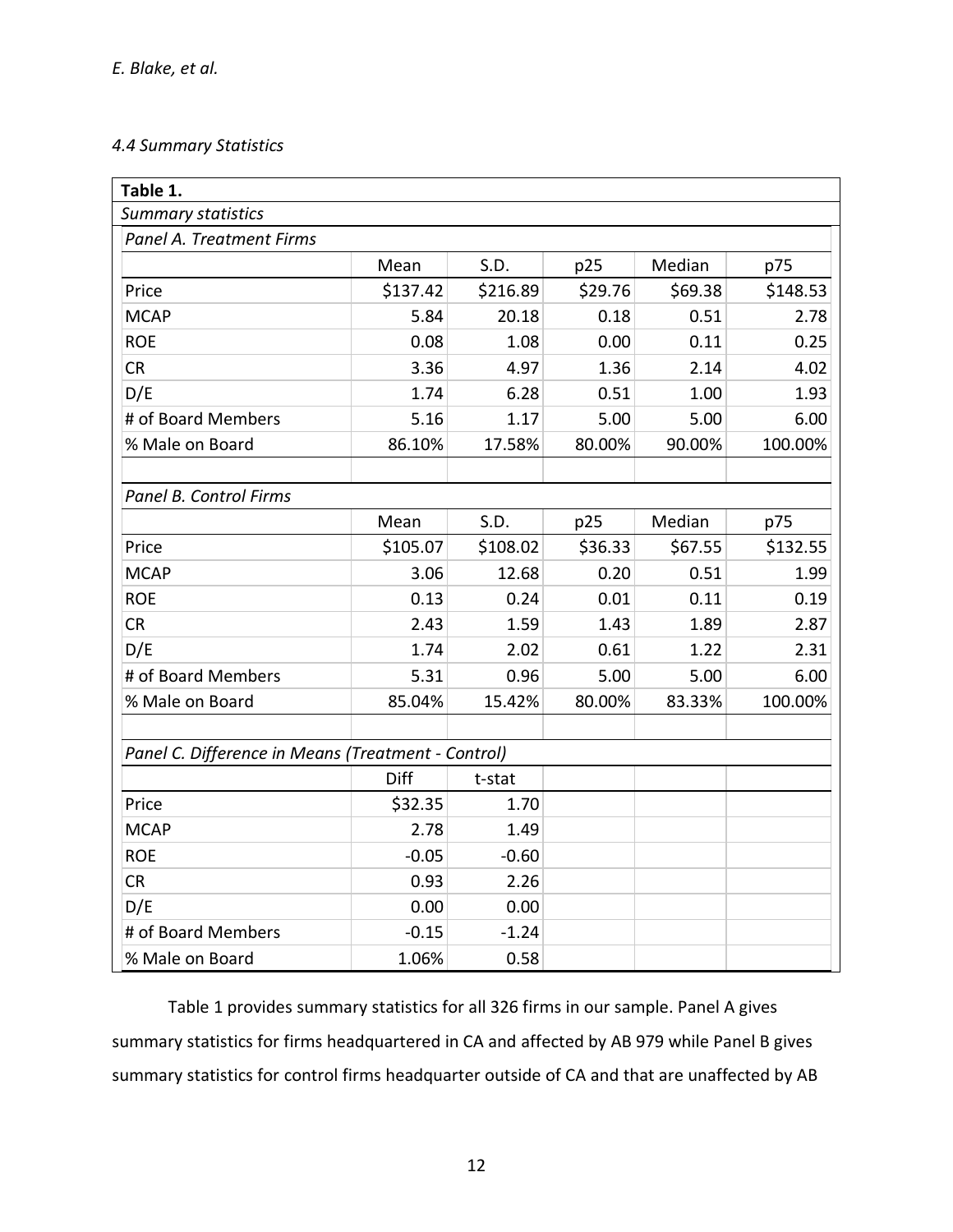979. The final panel, Panel C, shows the difference between the two groups. the comparison is done across variables including equity price, firm market capitalization, return on equity, credit ratio, debt to equity, number of board members, and percentage of male board members. Our summary statistics show treatment firms have a higher average stock price and, on average, \$2.78B greater market capitalization, however, the difference is not statistically significant. We see similar return on equity, debt to equity ratio, and number or board members, and percentage of male board members between the two groups.

We do see a significant difference in current ratios with California firms averaging 0.93 greater than non-California firms, suggesting CA firms have a better ability to meet short term obligations and may have more liquidity than non-CA firms. We see similar results looking at the medians of each firm's summary statistics though it does appear that CA firms generally have higher percentages of males on their corporate boards. The lack of statistical significance in our differences in means give us confidence that our composite matching score results are accurately matched. Looking at the median of the control firms and treatment firms further increases our confidence in our matching. We see minor differences in our variables across the median in both groups.

Table 2 shows our variable correlation matrix. The correlation coefficients are listed in black while the p-value associated with the correlation coefficients are list in blue. We don't see any statistical significance in any of the variable's relationships leading us to believe our regression model will not suffer from multicollinearity.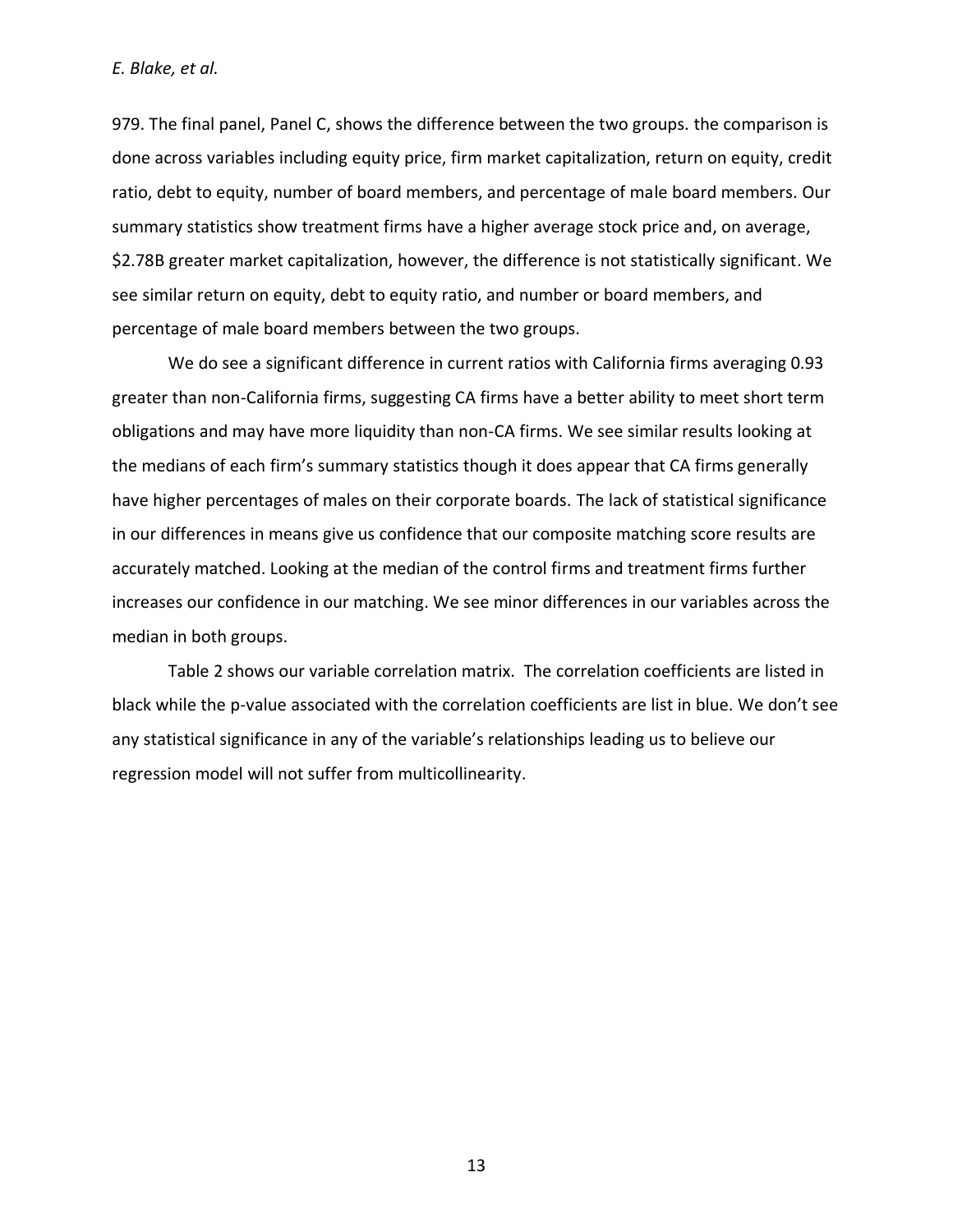| Table 2.                     |           |           |             |            |           |           |                       |                    |
|------------------------------|-----------|-----------|-------------|------------|-----------|-----------|-----------------------|--------------------|
| <b>Correlation Matrix</b>    |           |           |             |            |           |           |                       |                    |
|                              | Treat     | Price     | <b>MCAP</b> | <b>ROE</b> | <b>CR</b> | D/E       | # of Board<br>Members | % Male on<br>Board |
| Treat                        | 1.0000    |           |             |            |           |           |                       |                    |
|                              |           |           |             |            |           |           |                       |                    |
| Price                        | 0.0943    | 1.0000    |             |            |           |           |                       |                    |
|                              | 0.0892    |           |             |            |           |           |                       |                    |
| <b>MCAP</b>                  | 0.0823    | 0.3671    | 1.0000      |            |           |           |                       |                    |
|                              | 0.1380    | < .0001   |             |            |           |           |                       |                    |
| <b>ROE</b>                   | $-0.0331$ | 0.0970    | 0.0792      | 1.0000     |           |           |                       |                    |
|                              | 0.5512    | 0.0803    | 0.1538      |            |           |           |                       |                    |
| CR                           | 0.1248    | $-0.0421$ | $-0.0459$   | $-0.0030$  | 1.0000    |           |                       |                    |
|                              | 0.0242    | 0.4493    | 0.4091      | 0.9572     |           |           |                       |                    |
| D/E                          | $-0.0001$ | $-0.0059$ | 0.0165      | $-0.7623$  | $-0.0989$ | 1.0000    |                       |                    |
|                              | 0.9990    | 0.9158    | 0.7662      | < .0001    | 0.0744    |           |                       |                    |
| # of Board<br><b>Members</b> | $-0.0689$ | 0.0240    | 0.0134      | 0.0058     | $-0.2043$ | 0.0322    | 1.0000                |                    |
|                              | 0.2148    | 0.6661    | 0.8102      | 0.9167     | 0.0002    | 0.5618    |                       |                    |
| % Male on Board              | 0.0323    | $-0.0118$ | $-0.0930$   | 0.0218     | $-0.0287$ | $-0.0416$ | $-0.0150$             | 1.0000             |
|                              | 0.5614    | 0.8317    | 0.0936      | 0.6952     | 0.6061    | 0.4542    | 0.7867                |                    |

## **5. Empirical results:**

| Table 3.                                    |       |          |                              |  |  |  |
|---------------------------------------------|-------|----------|------------------------------|--|--|--|
| <b>CARs for Treatment and Control Firms</b> |       |          |                              |  |  |  |
| Model [Window]                              | Treat | Control  | Difference (Treat - Control) |  |  |  |
| $MAR[-1,+1]$                                | 0.98% | $-0.31%$ | 1.29%                        |  |  |  |
|                                             | 2.86  | $-1.40$  | 3.17                         |  |  |  |
| $MM[-1,+1]$                                 | 0.62% | $-0.52%$ | 1.14%                        |  |  |  |
|                                             | 1.91  | $-2.48$  | 2.95                         |  |  |  |

Table 3 shows CARs for treatment and control groups in our event window. The difference between the treatment and control groups CARs can be found in the far column. CAR values are listed in black while the p-value associated with the CAR values are list in blue. In our cumulative abnormal returns analysis, our market adjusted abnornmal results show treatment firms performed 0.98% better than the CRSP benchmark and 1.29% better than the control group within a  $[-1, +1]$  event window around the signing of AB 979 on September 30<sup>th</sup>, 2020. The control group averages -0.31% returns in the same window but doesn't show statistical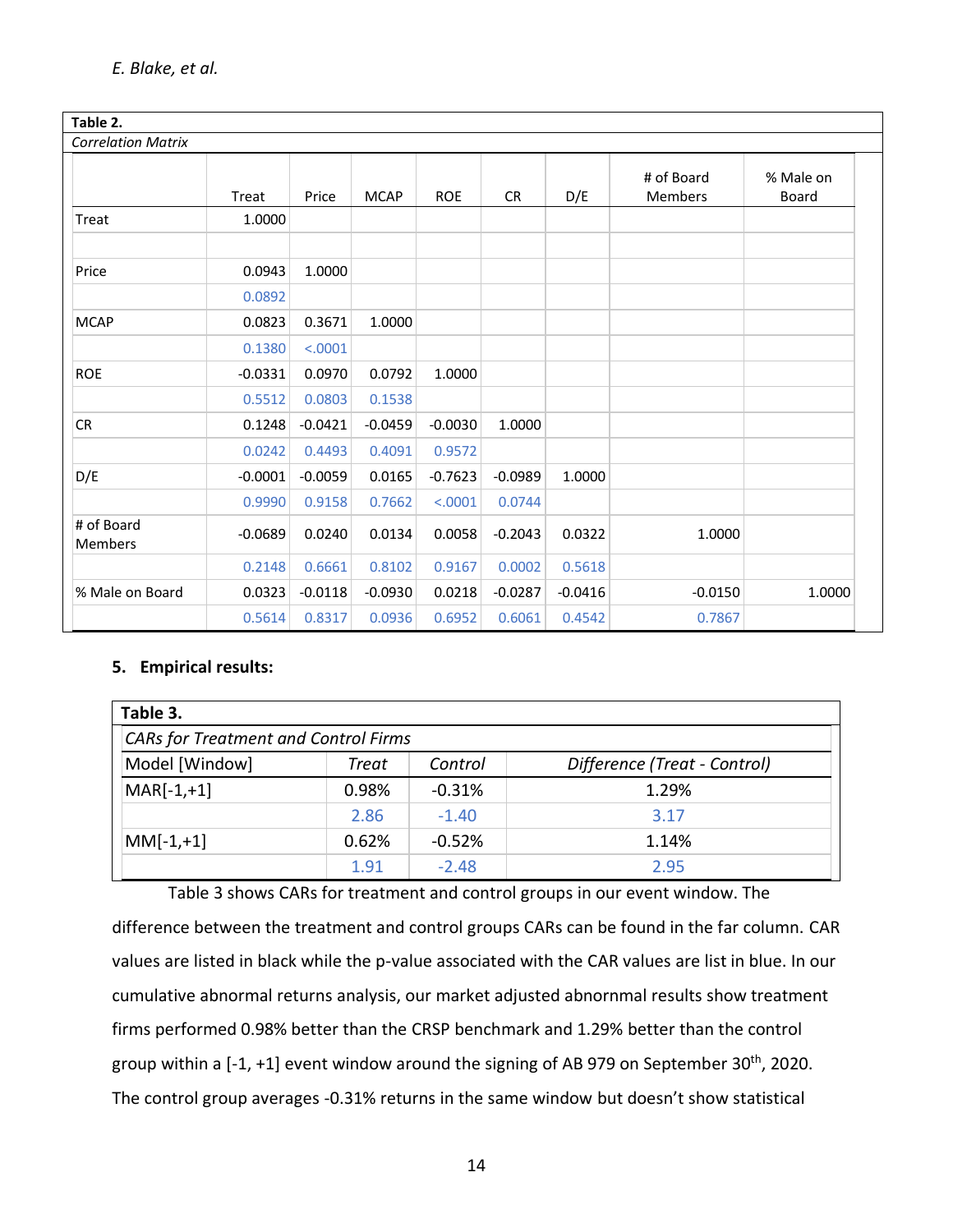significance. Our market model abnormal returns show similar results with a 0.62% abnormal return for treatment firms and a -0.52% abnormal return for control firms. The difference shows a 1.14% market model abnormal return with a test statistic of 2.95.

#### *5.1 Cross-Sectional Regressions Analysis*

Lastly, we estimate a cross-sectional regression to compare treatment and control groups. We run this regression to control for other firm level characteristics that may be contributing to CARs. We estimate the regression using the formula that follows:

$$
CAR_{i,t\{-1,+1\}} = \alpha + \beta_1 Treat_i + \beta_2 log(price)_i + \beta_3 log(MCAP)_i + \beta_4 ROE_i + \beta_5 CR_i + \beta_6 DE_i
$$
  
+  $\beta_7$ #boardmembers<sub>i</sub> +  $\varepsilon_i$ 

where CAR is the dependent variable and is the value-weighted market model cumulative abnormal returns in the day leading up to, the day of, and the day after the signing of AB 979.  $\textit{Treat}_i$  represents the dummy variable which is equal to 1 for treated firms and zero for the control group,  $log(price)_i$  is the log of the firms' equity price.  $log{(MCAP)}_i$  is the log of each firms' market capitalization.  $ROE_{i}$  represents the firms' return on equity.  $\mathit{CR}_{i}$  is the firms' credit ratio.  $DE_i$  is the firms' debt to equity ratio.  $\#boardmembers_i$  represents the number of board members the firm has, and finally  $\varepsilon_i$  is the error term. The regression data includes the 163 treatment and 163 matched control firms used in the CARs analysis. The variable  $Treat_i$  is the dummy variable set equal to 1 when a firm is headquartered in CA. The coefficient on the Treat<sub>i</sub> variable is a coefficient of interest in the regression results in Table 4. We control for equity price, market capitalization, return on equity, current ratio, debt to equity, and number of board members.

In column 1 of Table 4, we present results using market adjusted returns (MAR) and in column 2 we present market model (MM) results. MAR's shows returns based on average return of the treatment group minus the overall market return while MM relies on estimated expected returns based on CAPM and market risk premium. We find that MARs for treatment firms are statistically significantly higher at the 1% level. This model estimates 1.31% higher market abnormal returns for treatment firms in a [-1,+1] event window relative to the control group. In this regression, we also see slight significance for a negative contribution for current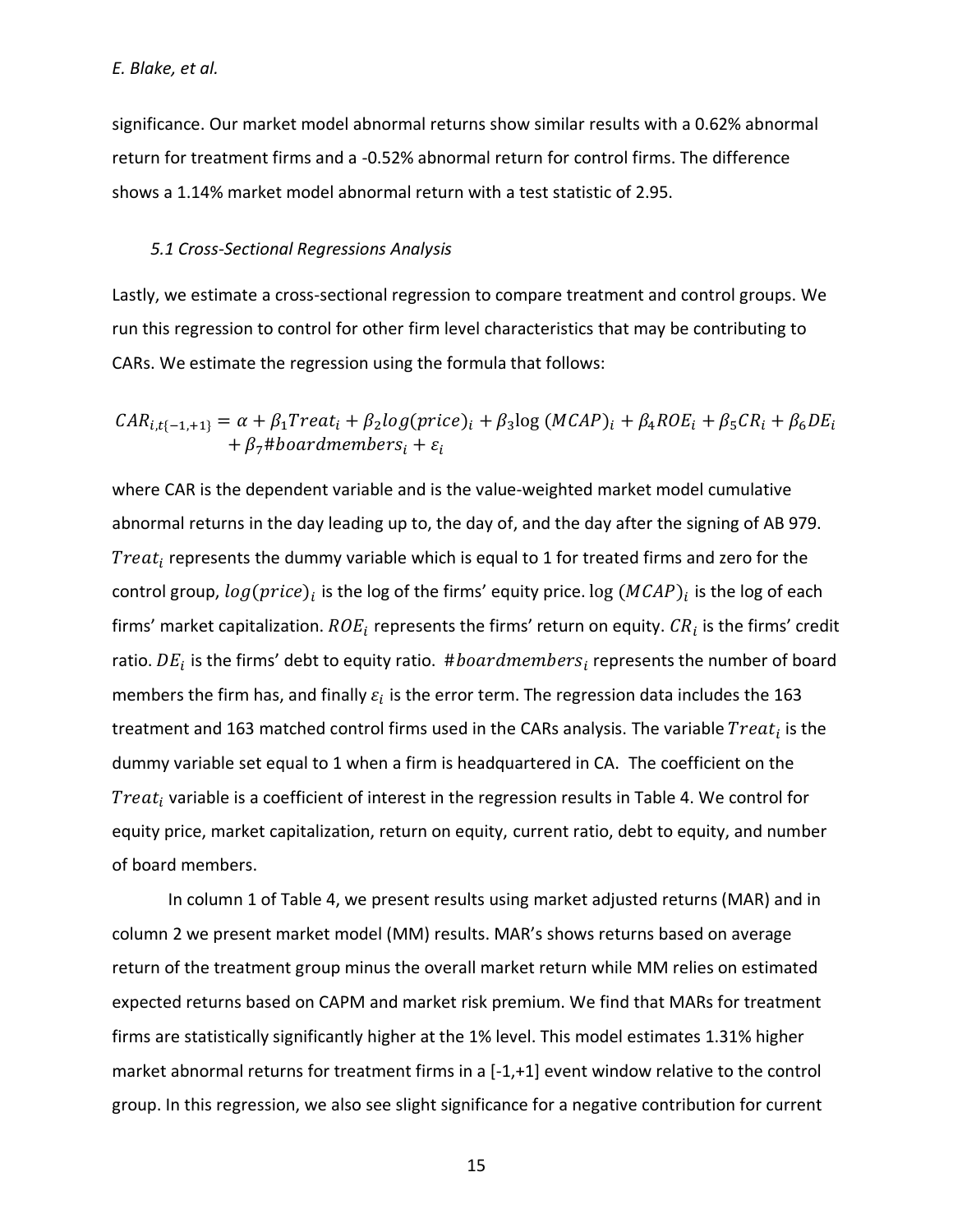ratio and number of board members. The significance is at the 10% level. This could be because larger firms have higher quotas to meet to satisfy AB 979. About 4% of the variance in our dependent variable is explained by this model.

| Table 4.                                |                               |             |  |  |  |
|-----------------------------------------|-------------------------------|-------------|--|--|--|
| Regression model - treatment vs control |                               |             |  |  |  |
|                                         | $MM[-1, +1]$<br>$MAR[-1, +1]$ |             |  |  |  |
|                                         | $[1]$                         | $[2]$       |  |  |  |
| Treat                                   | $0.0131***$                   | $0.0117***$ |  |  |  |
|                                         | (3.15)                        | (2.95)      |  |  |  |
| LN(Price)                               | 0.0013                        | 0.0005      |  |  |  |
|                                         | (0.45)                        | (0.18)      |  |  |  |
| LN(MCAP)                                | $-0.0012$                     | $-0.0010$   |  |  |  |
|                                         | $(-0.86)$                     | $(-0.72)$   |  |  |  |
| <b>ROE</b>                              | 0.0003                        | $-0.0006$   |  |  |  |
|                                         | (0.08)                        | $(-0.16)$   |  |  |  |
| <b>CR</b>                               | $-0.0009*$                    | $-0.0009**$ |  |  |  |
|                                         | $(-1.90)$                     | $(-2.18)$   |  |  |  |
| D/E                                     | $-0.0003$                     | $-0.0004$   |  |  |  |
|                                         | $(-0.53)$                     | $(-0.65)$   |  |  |  |
| # of Board Members                      | $-0.0055*$                    | $-0.0043$   |  |  |  |
|                                         | $(-1.75)$                     | $(-1.43)$   |  |  |  |
| Constant                                | 0.0337                        | 0.0269      |  |  |  |
|                                         | (1.34)                        | (1.11)      |  |  |  |
| <b>Robust SE</b>                        | Yes                           | Yes         |  |  |  |
| Adj. R2                                 | 0.0419                        | 0.0301      |  |  |  |
| N                                       | 326                           | 326         |  |  |  |

\*\*\*, \*, \* denote statistical significance at the 0.01, 0.05, and 0.10 levels, respectively. T-statistics are reported in parentheses obtained from robust standard errors.

We observe similar results for the MM with 1.17% abnormal return for treatment firms relative to control group firms, significant at the 1% level. We see slightly more significance in current ratio with a -0.09% contribution with each unit increase at the 5% significance level. Unlike the MAR model, we do not see any significance in the number of board members variable.

The majority of our control variables, (equity price, market capitalization, return on equity, debt to equity) do not show statistical significance. This suggests the CARs for our treatment firms in our event window are correlated with the news of the passage of AB 979.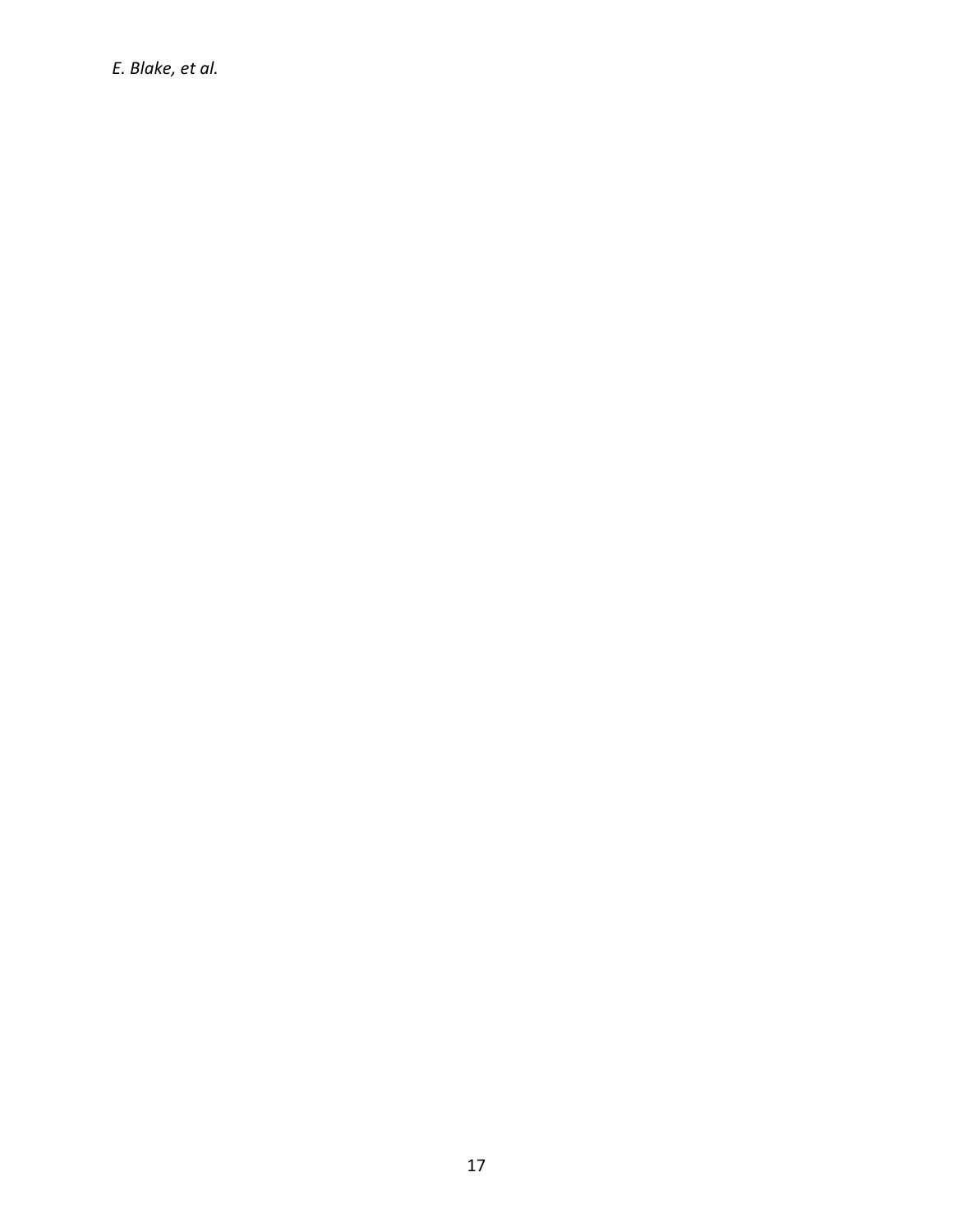#### *5.2 Heterogeneity with respect to existing board diversity*

The final cross-sectional regression we estimated looks at differences in cumulative abnormal returns between treated and control group firms, depending on the board composition, proxied by gender. The regression is estimated using the formula that follows:

$$
CAR_{i,t\{-1,+1\}} = \alpha + \beta_1 Treat_i + \beta_2 FullMale_i + \beta_3(Treat_i \times FullMale_i) + \beta_4 log(price)_i
$$
  
+  $\beta_5 log (MCAP)_i + \beta_6 ROE_i + \beta_7 CR_i + \beta_8 DE_i + \beta_9 #board members_i + \varepsilon_i$ 

Where  $\text{Treat}_i$  represents the dummy variable for treatment vs control firms,  $\textit{FullMale}_i$  is also a dummy variable that accounts for boards with all male boards.  $(Treat_i \times FullMale_i)$  is the interaction variable between treatment firms and boards with all males.  $log(price)_i$  is the log of the firms equity price.  $\log{(MCAP)_i}$  is the log of each firms' market capitalization.  $ROE_i$ represents the firms' return on equity.  $CR_i$  is the firms' credit ratio.  $DE_i$  is the firms' debt to equity ratio.  $\#board members_i$  represents the number of board members the firm has, and finally  $\varepsilon_i$  is the error term. The coefficient on the interaction term  $Treat_i \times FullMale_i$  is the coefficient of interest in the regression results in Table 5. We add the interaction term to evaluate the differential effect of the bill between treatment firms will all male boards and those with males and females on their boards. Significance in the interaction term would suggest there was a stronger market reaction (positive or negative) to the signing of AB 979 for firms with all male boards than to firms with more diverse boards. We control for all male boards, equity price, market capitalization, return on equity, current ratio, debt to equity, and number of board members.

In column 1 of Table 5, we present results using market adjusted returns (MAR) and in column 2 we present market model (MM) results. We see significance, though minor, in both the  $Treat_i$  variable and the  $CR$  variable. This minor significance suggests that treatment firms that did not have fully male boards experienced slightly higher CARs around the event date. We see this in both the market adjusted model and the market. Specifically, we see treatment firms have 0.82% greater equity prices in our event window in our MAR model and 0.79% in our MM model. These figures show us the premium CA treatment firms are experiencing compared to CRSP listed firms over the same event window.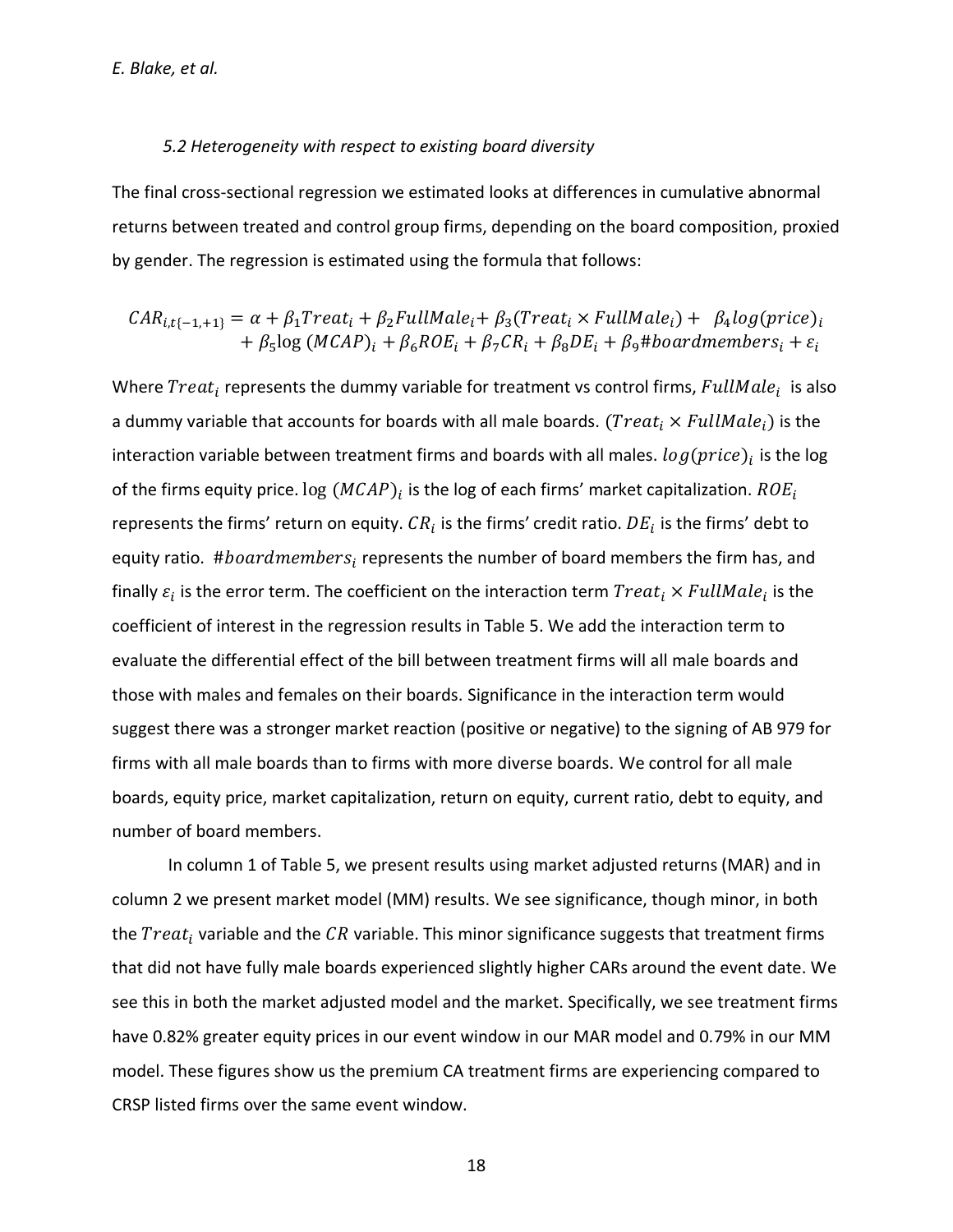| Table 5.                             |               |              |  |  |  |
|--------------------------------------|---------------|--------------|--|--|--|
| Regression Model - Board composition |               |              |  |  |  |
|                                      | $MAR[-1, +1]$ | $MM[-1, +1]$ |  |  |  |
|                                      | $[1]$         | $[2]$        |  |  |  |
| <b>Treat</b>                         | $0.0082*$     | $0.0079*$    |  |  |  |
|                                      | (1.67)        | (1.69)       |  |  |  |
| Full Male                            | 0.0021        | 0.0022       |  |  |  |
|                                      | (0.49)        | (0.52)       |  |  |  |
| Treat x Full Male                    | 0.0094        | 0.0073       |  |  |  |
|                                      | (1.25)        | (1.01)       |  |  |  |
| LN(Price)                            | 0.0015        | 0.0007       |  |  |  |
|                                      | (0.52)        | (0.24)       |  |  |  |
| LN(MCAP)                             | $-0.0010$     | $-0.0008$    |  |  |  |
|                                      | $(-0.69)$     | $(-0.58)$    |  |  |  |
| <b>ROE</b>                           | $-0.0001$     | $-0.0010$    |  |  |  |
|                                      | $(-0.03)$     | $(-0.24)$    |  |  |  |
| <b>CR</b>                            | $-0.0007*$    | $-0.0008**$  |  |  |  |
|                                      | $(-1.73)$     | $(-2.02)$    |  |  |  |
| D/E                                  | $-0.0003$     | $-0.0004$    |  |  |  |
|                                      | $(-0.53)$     | $(-0.65)$    |  |  |  |
| # of Board Members                   | $-0.0047$     | $-0.0037$    |  |  |  |
|                                      | $(-1.55)$     | $(-1.25)$    |  |  |  |
| Constant                             | 0.0255        | 0.0199       |  |  |  |
|                                      | (1.03)        | (0.84)       |  |  |  |
| <b>Robust SE</b>                     | Yes           | Yes          |  |  |  |
| Adj. R2                              | 0.0477        | 0.0331       |  |  |  |
| N                                    | 326           | 326          |  |  |  |

We don't see any statistical significance in our variable of interest,  $Treat_i \times FullMale_i$ leading us to believe there is no significant difference in market reaction to AB 979 for boards that are exclusively male. This variable shows the premium difference between treatment firms with all male boards and those with women and men on their board. Though our regression doesn't show statistical significance, the difference is economically significant at 0.73% contribution to treatment firm CARs with all male boards. This may suggest all male boards have a greater opportunity to increase market perception of firm value through diversifying their corporate board. Given the lack of data on board composition regarding general diversity,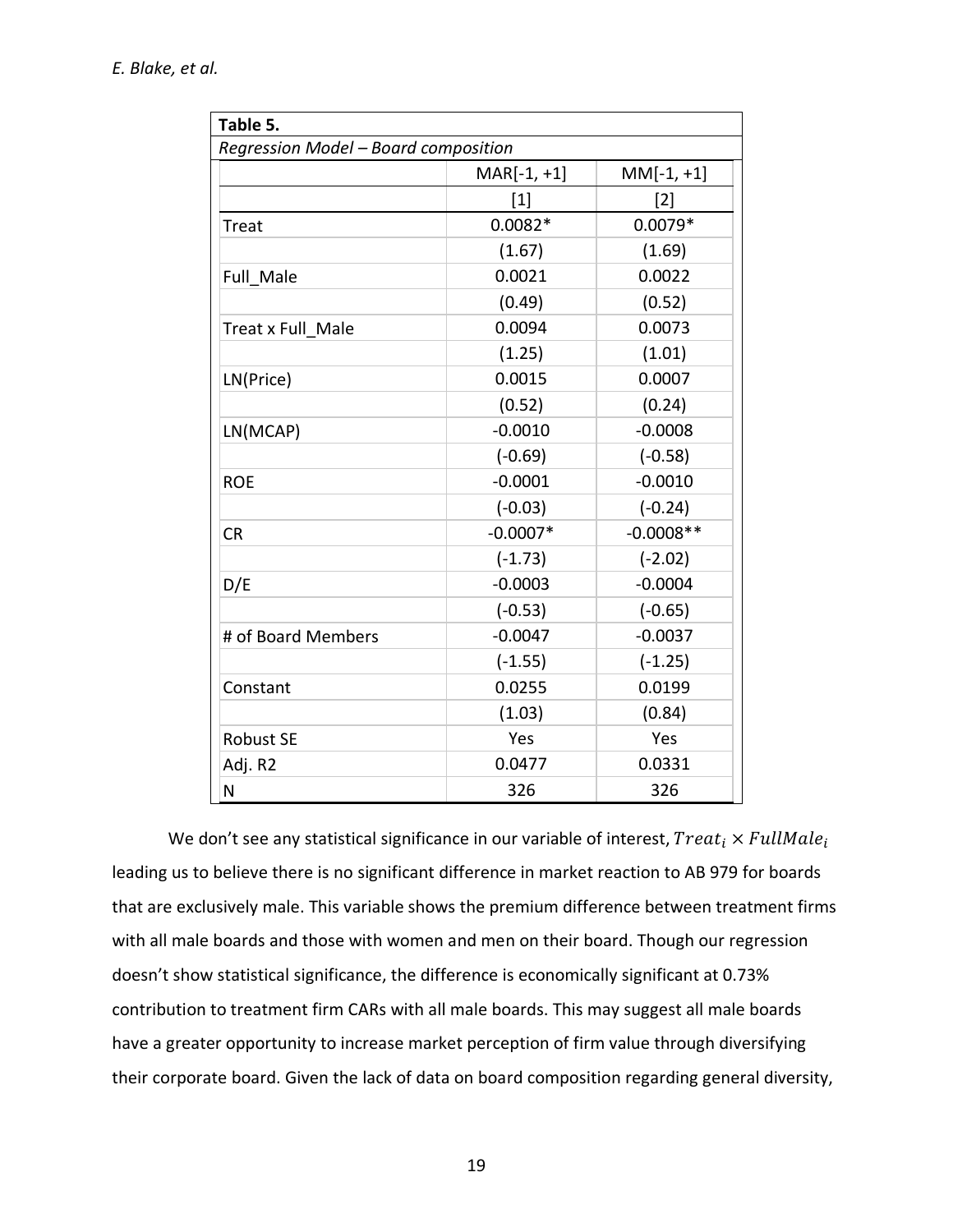we use gender as a proxy. The economic magnitude and positive coefficient in our interaction variable may suggest that with more diversity data, CARs may expose more statistical significance in this interaction term.

We also observe a -0.07% contribution to equity price for each unit increase in current ratio for our MAR model and a  $-0.08\%$  contribution in our MM. The majority of our control variables, (all male boards, equity price, market capitalization, return on equity, debt to equity, and number of board members) do not show statistical significance. This suggests the CARs associated with treatment firms in our event window are correlated with the news of the passage of AB 979.

#### **6. Conclusion:**

We examine the stock market reaction and returns for California headquartered firms surrounding the announcement of California Assembly Bill 979. AB 979 which was signed into effect September 30th 2020, requires publicly held firms headquartered in California to further increase board diversity.

To examine the stock market reaction to the signing of AB 979 we calculate cumulative abnormal returns for CA headquartered firms over a [-1,+1] event window around the signing of the bill. We find a positive cumulative abnormal return of 0.98% when benchmarking against the market CRSP listed firms and a 1.29% CAR benchmarked against matched peer firms headquartered outside of California. Our positive and statistically significant cumulative abnormal returns for CA headquartered firms in a  $[-1, +1]$  event window suggests the market see's this legislation and diversity quotas for corporate boards as adding value to firms.

We also look at heterogeneity with respect to existing board diversity. We do not find a statistically significant difference in market reactions to boards with all male boards vs boards with male and female members, though we find that the difference has a large magnitude. Hence, we believe our results may have economic significance. This means the market may perceive AB 979 impositions as more value adding for companies with boards composed of all males.

Further research could include the long-term effects of this legislation on firm value and overall firm performance. There is also potential in looking at market reactions to states outside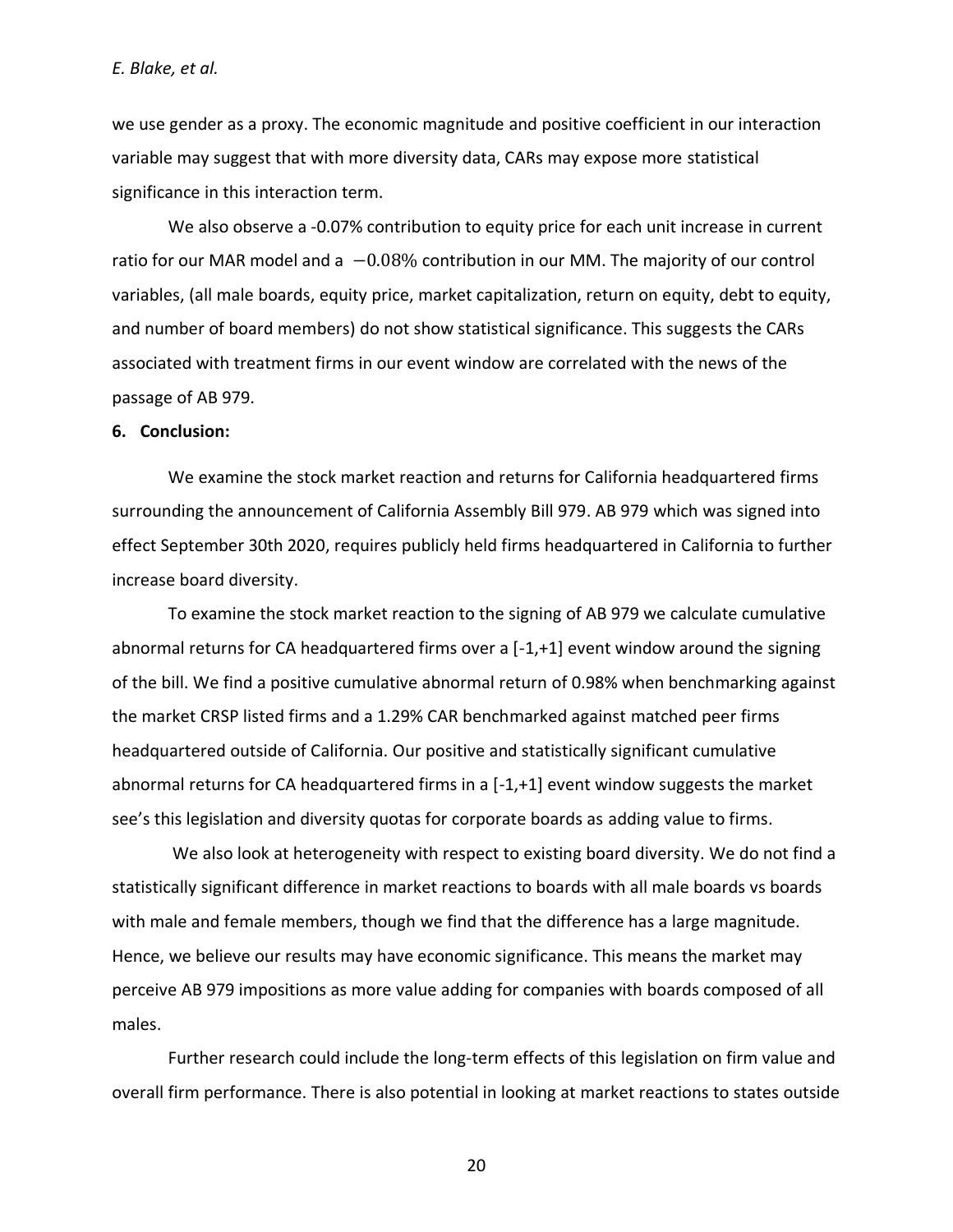of CA that have put similar mandates on public firms. Understanding market reactions and longterm firm performance of firms in states with board diversity quotas would allow us to better set broad policy that may have empirical economic incentives. Results from this paper suggest diversity benefits firms and shareholder value, providing incentive for firms to prioritize diversity on their board and perhaps throughout the firm.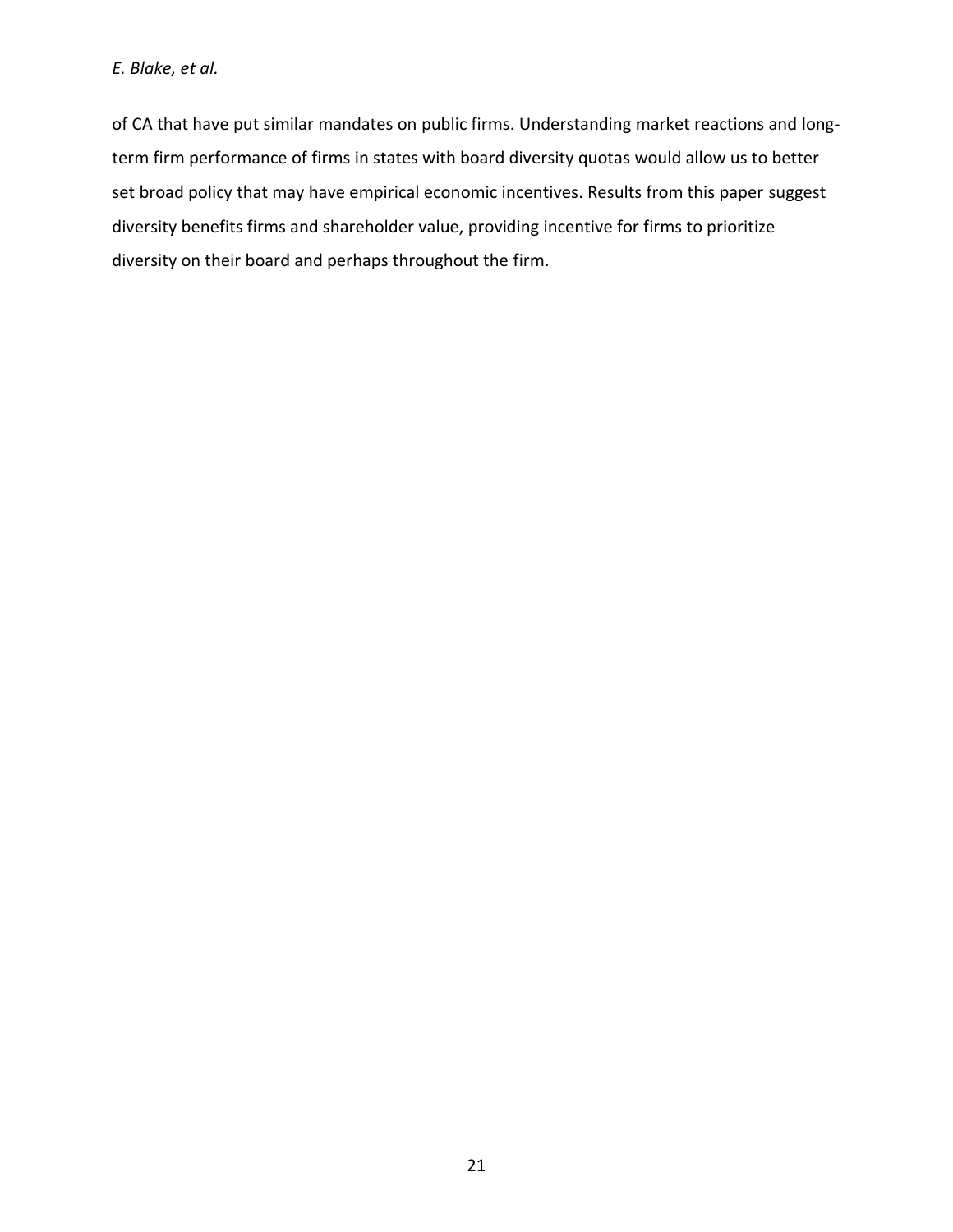#### **References**

A.B. 979, 2020, Chapter 316, 2020 Reg. Sess. (CA. 2020).

https://leginfo.legislature.ca.gov/faces/billTextClient.xhtml?bill\_id=201920200AB979

Bernile, G., Bhagwat, V., & Yonker, S. (2018). Board diversity, firm risk, and corporate policies. *Journal of Financial Economics*, *127*(3), 588–612. https://doi.org/10.1016/j.jfineco.2017.12.009

Bhagat, S., & Bolton, B. (2019). Corporate governance and firm performance: The sequel. *Journal of Corporate Finance*, *58*, 142–168. https://doi.org/10.1016/j.jcorpfin.2019.04.006

- Campbell, K., & Mínguez-Vera, A. (2008). Gender Diversity in the Boardroom and Firm Financial Performance. *Journal of Business Ethics*, *83*(3), 435–451. https://doi.org/10.1007/s10551-007-9630-y
- Carter, D. A., Simkins, B. J., & Simpson, W. G. (2003). Corporate Governance, Board Diversity, and Firm Value. *The Financial Review*, *38*(1), 33–53. https://doi.org/10.1111/1540- 6288.00034
- Delloite. (2022). *Gx-ccg-women-in-the-boardroom.pdf*.

Erhardt, N. L., Werbel, J. D., & Shrader, C. B. (2003). Board of Director Diversity and Firm Financial Performance. *Corporate Governance*, *11*(2), 102–111. https://doi.org/10.1111/1467-8683.00011

Fama, E. F., & Jensen, M. C. (2022). *Separation of Ownership and Control*. 26.

Fernández-Temprano, M. A., & Tejerina-Gaite, F. (2020). Types of director, board diversity and firm performance. *Corporate Governance: The International Journal of Business in Society*, *20*(2), 324–342. https://doi.org/10.1108/CG-03-2019-0096